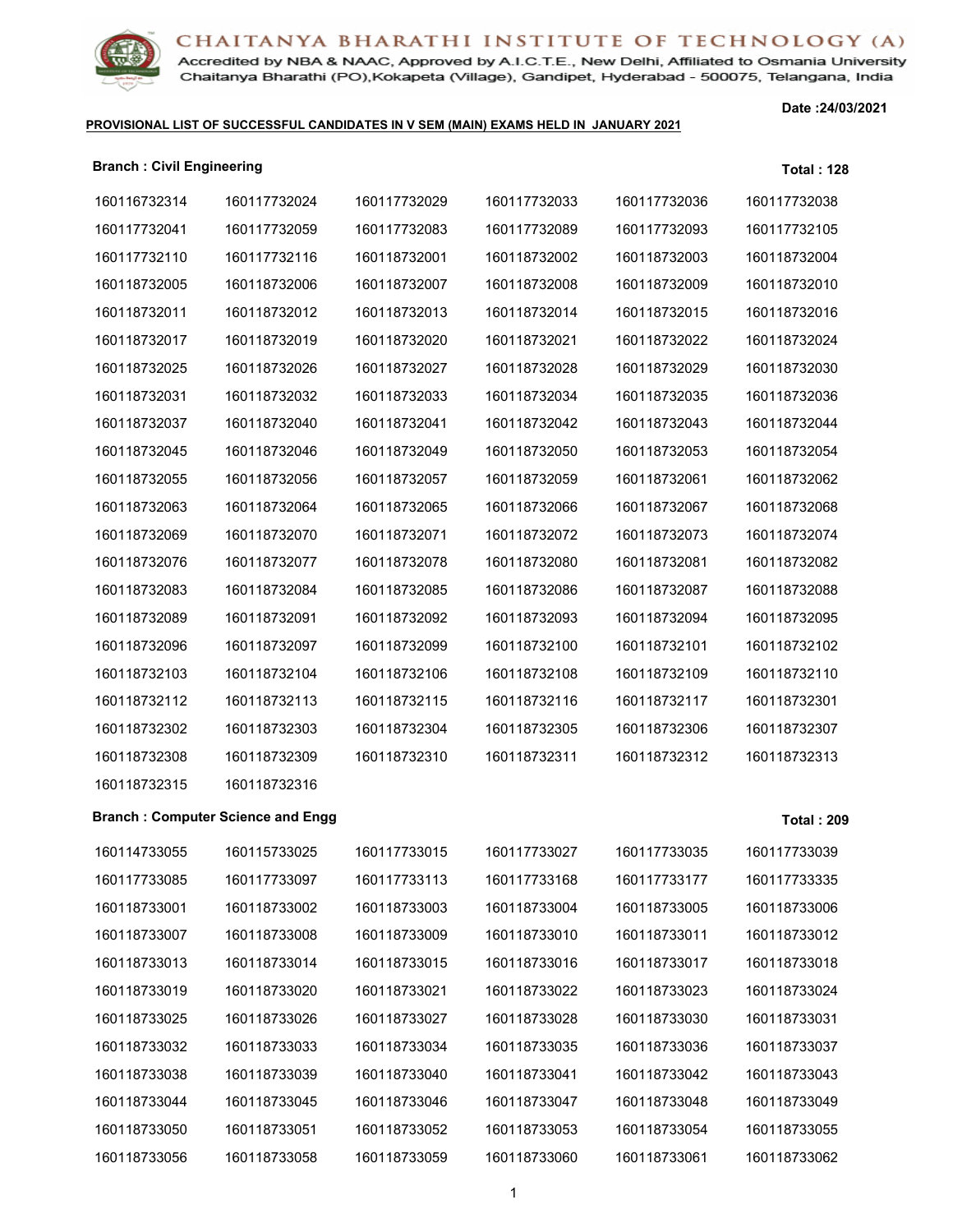

Accredited by NBA & NAAC, Approved by A.I.C.T.E., New Delhi, Affiliated to Osmania University Chaitanya Bharathi (PO), Kokapeta (Village), Gandipet, Hyderabad - 500075, Telangana, India

#### **PROVISIONAL LIST OF SUCCESSFUL CANDIDATES IN V SEM (MAIN) EXAMS HELD IN JANUARY 2021**

**Date :24/03/2021**

#### **Branch : Computer Science and Engg Total : 209**

| 160118733063 | 160118733064                                   | 160118733065 | 160118733066 | 160118733067 | 160118733068      |
|--------------|------------------------------------------------|--------------|--------------|--------------|-------------------|
| 160118733069 | 160118733070                                   | 160118733071 | 160118733072 | 160118733073 | 160118733075      |
| 160118733076 | 160118733077                                   | 160118733078 | 160118733079 | 160118733080 | 160118733081      |
| 160118733083 | 160118733084                                   | 160118733085 | 160118733086 | 160118733087 | 160118733088      |
| 160118733089 | 160118733091                                   | 160118733092 | 160118733093 | 160118733094 | 160118733095      |
| 160118733096 | 160118733097                                   | 160118733098 | 160118733099 | 160118733100 | 160118733101      |
| 160118733102 | 160118733103                                   | 160118733105 | 160118733106 | 160118733107 | 160118733108      |
| 160118733109 | 160118733110                                   | 160118733111 | 160118733112 | 160118733113 | 160118733114      |
| 160118733115 | 160118733116                                   | 160118733117 | 160118733118 | 160118733119 | 160118733120      |
| 160118733121 | 160118733122                                   | 160118733123 | 160118733124 | 160118733125 | 160118733126      |
| 160118733127 | 160118733128                                   | 160118733129 | 160118733130 | 160118733131 | 160118733132      |
| 160118733133 | 160118733134                                   | 160118733135 | 160118733136 | 160118733137 | 160118733138      |
| 160118733139 | 160118733140                                   | 160118733141 | 160118733142 | 160118733143 | 160118733144      |
| 160118733145 | 160118733146                                   | 160118733147 | 160118733148 | 160118733149 | 160118733151      |
| 160118733152 | 160118733153                                   | 160118733154 | 160118733155 | 160118733157 | 160118733158      |
| 160118733159 | 160118733160                                   | 160118733161 | 160118733162 | 160118733163 | 160118733164      |
| 160118733165 | 160118733166                                   | 160118733167 | 160118733168 | 160118733169 | 160118733170      |
| 160118733171 | 160118733172                                   | 160118733173 | 160118733174 | 160118733175 | 160118733176      |
| 160118733177 | 160118733178                                   | 160118733179 | 160118733180 | 160118733181 | 160118733182      |
| 160118733183 | 160118733184                                   | 160118733185 | 160118733186 | 160118733187 | 160118733301      |
| 160118733302 | 160118733303                                   | 160118733304 | 160118733305 | 160118733306 | 160118733307      |
| 160118733308 | 160118733309                                   | 160118733310 | 160118733311 | 160118733312 | 160118733313      |
| 160118733314 | 160118733315                                   | 160118733316 | 160118733317 | 160118733318 |                   |
|              | <b>Branch: Electrical and Electronics Engg</b> |              |              |              | <b>Total: 128</b> |
| 160117734019 | 160117734029                                   | 160117734031 | 160117734094 | 160118734001 | 160118734002      |
| 160118734003 | 160118734004                                   | 160118734005 | 160118734006 | 160118734007 | 160118734008      |
| 160118734009 | 160118734010                                   | 160118734011 | 160118734012 | 160118734013 | 160118734014      |
| 160118734015 | 160118734016                                   | 160118734017 | 160118734018 | 160118734019 | 160118734020      |
| 160118734021 | 160118734022                                   | 160118734023 | 160118734024 | 160118734025 | 160118734026      |
| 160118734027 | 160118734028                                   | 160118734029 | 160118734030 | 160118734031 | 160118734032      |
| 160118734033 | 160118734034                                   | 160118734035 | 160118734036 | 160118734037 | 160118734039      |
| 160118734040 | 160118734041                                   | 160118734042 | 160118734043 | 160118734044 | 160118734045      |
| 160118734046 | 160118734047                                   | 160118734049 | 160118734050 | 160118734051 | 160118734052      |
| 160118734053 | 160118734054                                   | 160118734055 | 160118734056 | 160118734057 | 160118734058      |
| 160118734061 | 160118734062                                   | 160118734063 | 160118734064 | 160118734065 | 160118734066      |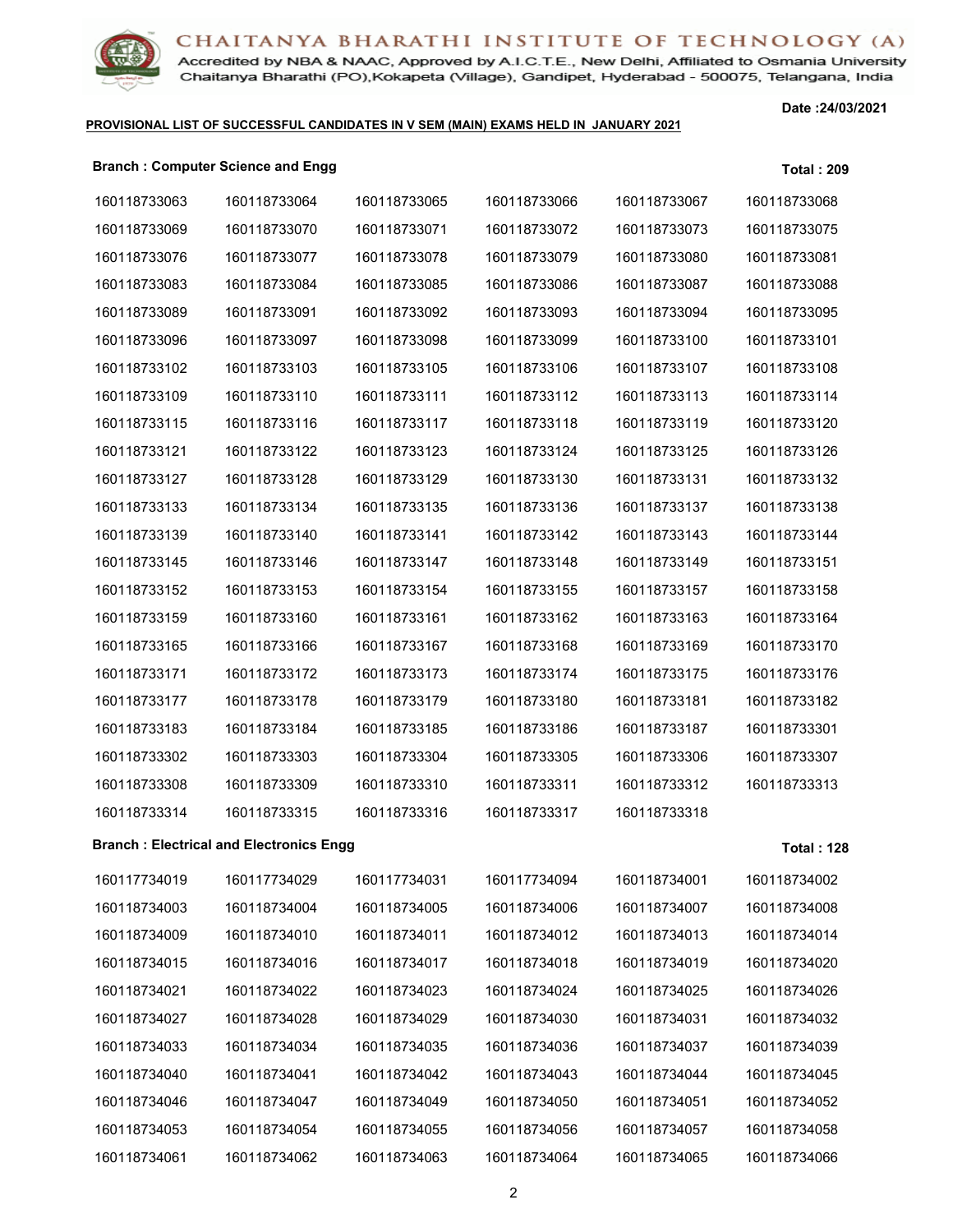

Accredited by NBA & NAAC, Approved by A.I.C.T.E., New Delhi, Affiliated to Osmania University Chaitanya Bharathi (PO), Kokapeta (Village), Gandipet, Hyderabad - 500075, Telangana, India

#### **PROVISIONAL LIST OF SUCCESSFUL CANDIDATES IN V SEM (MAIN) EXAMS HELD IN JANUARY 2021**

**Date :24/03/2021**

|              | <b>Branch: Electrical and Electronics Engg</b> |              |              |              | <b>Total: 128</b> |
|--------------|------------------------------------------------|--------------|--------------|--------------|-------------------|
| 160118734067 | 160118734068                                   | 160118734069 | 160118734070 | 160118734071 | 160118734072      |
| 160118734073 | 160118734074                                   | 160118734075 | 160118734076 | 160118734077 | 160118734078      |
| 160118734079 | 160118734080                                   | 160118734081 | 160118734082 | 160118734083 | 160118734084      |
| 160118734085 | 160118734086                                   | 160118734087 | 160118734088 | 160118734089 | 160118734090      |
| 160118734091 | 160118734092                                   | 160118734094 | 160118734095 | 160118734097 | 160118734099      |
| 160118734100 | 160118734101                                   | 160118734102 | 160118734104 | 160118734105 | 160118734106      |
| 160118734107 | 160118734108                                   | 160118734109 | 160118734110 | 160118734111 | 160118734112      |
| 160118734113 | 160118734114                                   | 160118734115 | 160118734116 | 160118734117 | 160118734118      |
| 160118734119 | 160118734301                                   | 160118734302 | 160118734303 | 160118734304 | 160118734305      |
| 160118734306 | 160118734307                                   | 160118734308 | 160118734309 | 160118734310 | 160118734311      |
| 160118734312 | 160118734313                                   |              |              |              |                   |

#### **Branch : Electronics and Communication Engg Total : 205**

| 160116735099 | 160116735117 | 160116735120 | 160117735050 | 160117735055 | 160117735088 |
|--------------|--------------|--------------|--------------|--------------|--------------|
| 160117735098 | 160117735113 | 160117735115 | 160117735157 | 160117735161 | 160117735165 |
| 160117735169 | 160117735179 | 160117735318 | 160118735001 | 160118735002 | 160118735003 |
| 160118735004 | 160118735005 | 160118735006 | 160118735007 | 160118735008 | 160118735009 |
| 160118735010 | 160118735011 | 160118735012 | 160118735013 | 160118735014 | 160118735015 |
| 160118735016 | 160118735017 | 160118735018 | 160118735019 | 160118735020 | 160118735021 |
| 160118735022 | 160118735023 | 160118735024 | 160118735025 | 160118735026 | 160118735028 |
| 160118735029 | 160118735030 | 160118735031 | 160118735032 | 160118735033 | 160118735034 |
| 160118735035 | 160118735036 | 160118735038 | 160118735039 | 160118735040 | 160118735041 |
| 160118735042 | 160118735043 | 160118735044 | 160118735045 | 160118735047 | 160118735050 |
| 160118735051 | 160118735052 | 160118735053 | 160118735054 | 160118735055 | 160118735056 |
| 160118735057 | 160118735058 | 160118735059 | 160118735060 | 160118735061 | 160118735062 |
| 160118735063 | 160118735064 | 160118735065 | 160118735066 | 160118735067 | 160118735068 |
| 160118735069 | 160118735070 | 160118735071 | 160118735072 | 160118735073 | 160118735074 |
| 160118735075 | 160118735076 | 160118735077 | 160118735078 | 160118735079 | 160118735080 |
| 160118735081 | 160118735082 | 160118735083 | 160118735084 | 160118735085 | 160118735086 |
| 160118735087 | 160118735088 | 160118735089 | 160118735090 | 160118735091 | 160118735092 |
| 160118735093 | 160118735094 | 160118735095 | 160118735096 | 160118735097 | 160118735098 |
| 160118735099 | 160118735100 | 160118735101 | 160118735102 | 160118735103 | 160118735104 |
| 160118735105 | 160118735106 | 160118735107 | 160118735108 | 160118735109 | 160118735110 |
| 160118735111 | 160118735112 | 160118735113 | 160118735114 | 160118735115 | 160118735116 |
| 160118735117 | 160118735118 | 160118735119 | 160118735121 | 160118735122 | 160118735123 |
| 160118735124 | 160118735125 | 160118735126 | 160118735127 | 160118735128 | 160118735129 |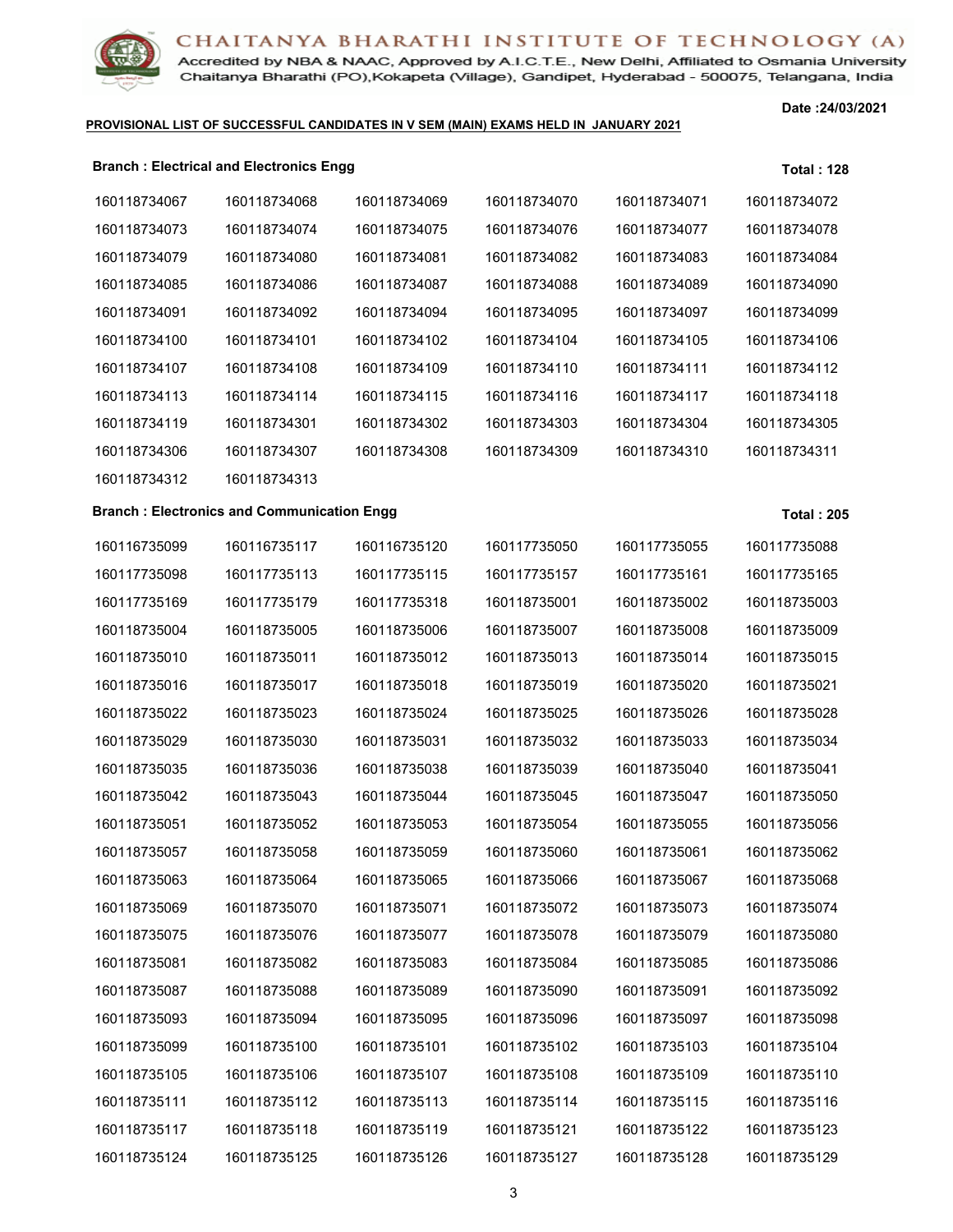

Accredited by NBA & NAAC, Approved by A.I.C.T.E., New Delhi, Affiliated to Osmania University Chaitanya Bharathi (PO), Kokapeta (Village), Gandipet, Hyderabad - 500075, Telangana, India

#### **PROVISIONAL LIST OF SUCCESSFUL CANDIDATES IN V SEM (MAIN) EXAMS HELD IN JANUARY 2021**

**Date :24/03/2021**

|              | <b>Branch: Electronics and Communication Engg</b> |              |              |              | <b>Total: 205</b> |
|--------------|---------------------------------------------------|--------------|--------------|--------------|-------------------|
| 160118735130 | 160118735131                                      | 160118735132 | 160118735133 | 160118735134 | 160118735135      |
| 160118735136 | 160118735137                                      | 160118735138 | 160118735139 | 160118735140 | 160118735141      |
| 160118735142 | 160118735143                                      | 160118735144 | 160118735146 | 160118735147 | 160118735148      |
| 160118735149 | 160118735150                                      | 160118735151 | 160118735152 | 160118735153 | 160118735154      |
| 160118735155 | 160118735156                                      | 160118735157 | 160118735158 | 160118735159 | 160118735160      |
| 160118735161 | 160118735162                                      | 160118735163 | 160118735164 | 160118735165 | 160118735166      |
| 160118735167 | 160118735168                                      | 160118735169 | 160118735170 | 160118735171 | 160118735172      |
| 160118735173 | 160118735174                                      | 160118735175 | 160118735176 | 160118735177 | 160118735179      |
| 160118735180 | 160118735301                                      | 160118735302 | 160118735303 | 160118735304 | 160118735305      |
| 160118735306 | 160118735307                                      | 160118735308 | 160118735309 | 160118735310 | 160118735311      |
| 160118735312 | 160118735313                                      | 160118735314 | 160118735315 | 160118735316 | 160118735317      |
|              |                                                   |              |              |              |                   |

## **Branch : Mechanical Engineering**  Total : 123

| 160114736032 | 160114736035 | 160116736110 | 160117736021 | 160117736038 | 160117736044 |
|--------------|--------------|--------------|--------------|--------------|--------------|
| 160117736055 | 160117736058 | 160117736090 | 160117736092 | 160117736097 | 160118736001 |
| 160118736002 | 160118736003 | 160118736004 | 160118736005 | 160118736006 | 160118736007 |
| 160118736008 | 160118736009 | 160118736010 | 160118736011 | 160118736012 | 160118736013 |
| 160118736014 | 160118736015 | 160118736017 | 160118736018 | 160118736019 | 160118736020 |
| 160118736021 | 160118736022 | 160118736023 | 160118736024 | 160118736025 | 160118736026 |
| 160118736027 | 160118736028 | 160118736029 | 160118736030 | 160118736031 | 160118736032 |
| 160118736033 | 160118736034 | 160118736035 | 160118736036 | 160118736037 | 160118736038 |
| 160118736039 | 160118736040 | 160118736041 | 160118736042 | 160118736043 | 160118736044 |
| 160118736045 | 160118736046 | 160118736047 | 160118736049 | 160118736050 | 160118736051 |
| 160118736052 | 160118736053 | 160118736054 | 160118736061 | 160118736062 | 160118736063 |
| 160118736064 | 160118736065 | 160118736066 | 160118736067 | 160118736068 | 160118736069 |
| 160118736071 | 160118736072 | 160118736073 | 160118736074 | 160118736075 | 160118736076 |
| 160118736077 | 160118736078 | 160118736079 | 160118736080 | 160118736081 | 160118736082 |
| 160118736083 | 160118736084 | 160118736086 | 160118736087 | 160118736089 | 160118736090 |
| 160118736091 | 160118736092 | 160118736093 | 160118736094 | 160118736097 | 160118736098 |
| 160118736099 | 160118736100 | 160118736101 | 160118736102 | 160118736103 | 160118736104 |
| 160118736105 | 160118736106 | 160118736107 | 160118736108 | 160118736109 | 160118736110 |
| 160118736111 | 160118736112 | 160118736301 | 160118736302 | 160118736303 | 160118736304 |
| 160118736305 | 160118736306 | 160118736307 | 160118736308 | 160118736309 | 160118736311 |
| 160118736312 | 160118736313 | 160118736314 |              |              |              |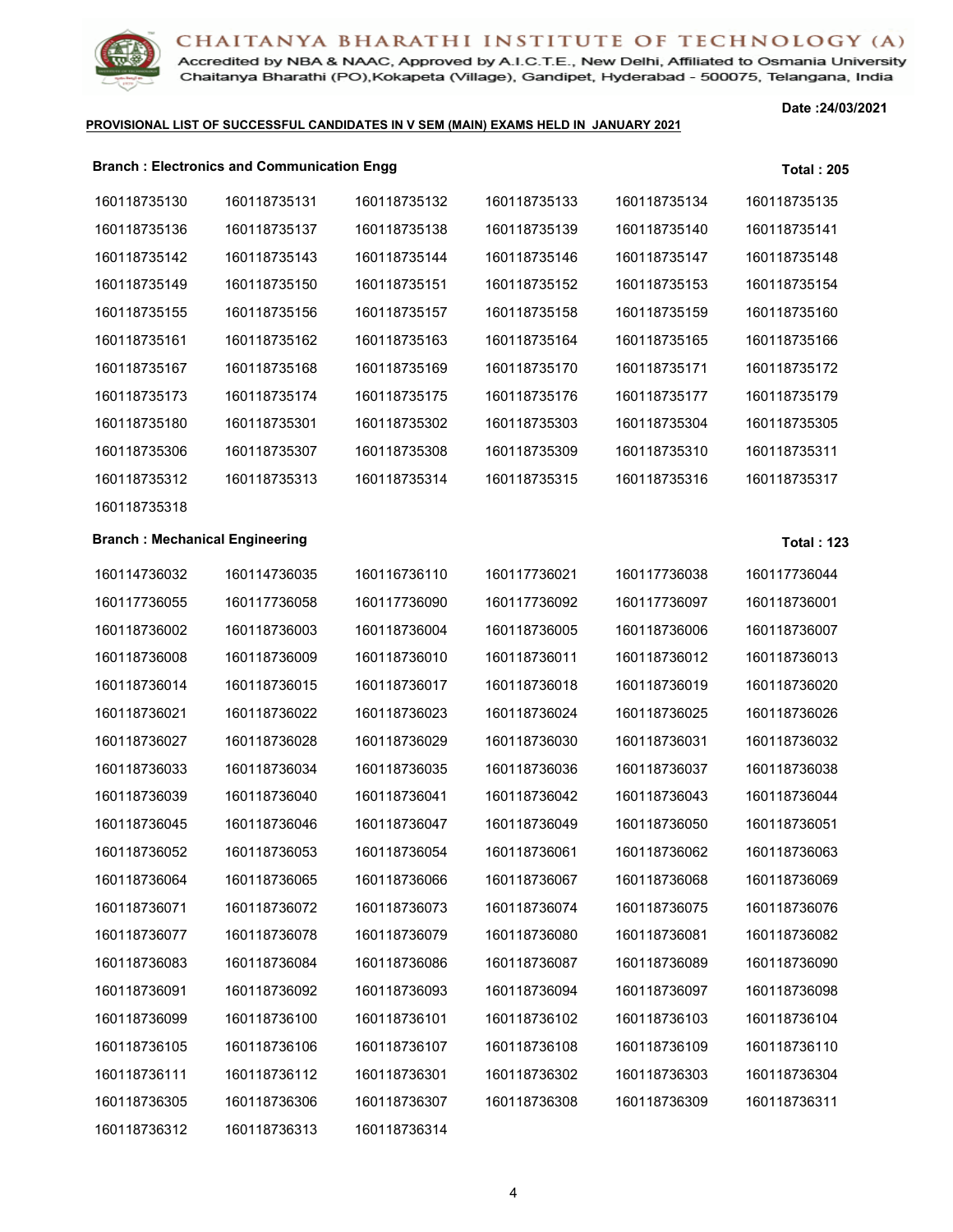

Accredited by NBA & NAAC, Approved by A.I.C.T.E., New Delhi, Affiliated to Osmania University Chaitanya Bharathi (PO), Kokapeta (Village), Gandipet, Hyderabad - 500075, Telangana, India

#### **PROVISIONAL LIST OF SUCCESSFUL CANDIDATES IN V SEM (MAIN) EXAMS HELD IN JANUARY 2021**

**Date :24/03/2021**

| <b>Branch: Information Technology</b> |              |              |              |              | <b>Total: 129</b> |
|---------------------------------------|--------------|--------------|--------------|--------------|-------------------|
| 160117737036                          | 160117737111 | 160117737302 | 160118737001 | 160118737002 | 160118737003      |
| 160118737004                          | 160118737005 | 160118737006 | 160118737007 | 160118737008 | 160118737009      |
| 160118737010                          | 160118737011 | 160118737012 | 160118737013 | 160118737014 | 160118737015      |
| 160118737016                          | 160118737017 | 160118737018 | 160118737019 | 160118737020 | 160118737021      |
| 160118737022                          | 160118737023 | 160118737024 | 160118737025 | 160118737026 | 160118737027      |
| 160118737028                          | 160118737029 | 160118737030 | 160118737031 | 160118737033 | 160118737034      |
| 160118737036                          | 160118737037 | 160118737038 | 160118737039 | 160118737040 | 160118737041      |
| 160118737042                          | 160118737043 | 160118737044 | 160118737045 | 160118737046 | 160118737047      |
| 160118737048                          | 160118737049 | 160118737050 | 160118737051 | 160118737052 | 160118737053      |
| 160118737054                          | 160118737055 | 160118737057 | 160118737058 | 160118737059 | 160118737060      |
| 160118737061                          | 160118737062 | 160118737063 | 160118737064 | 160118737065 | 160118737066      |
| 160118737067                          | 160118737068 | 160118737069 | 160118737070 | 160118737071 | 160118737072      |
| 160118737073                          | 160118737074 | 160118737075 | 160118737076 | 160118737077 | 160118737078      |
| 160118737079                          | 160118737080 | 160118737081 | 160118737082 | 160118737083 | 160118737084      |
| 160118737085                          | 160118737086 | 160118737087 | 160118737088 | 160118737089 | 160118737090      |
| 160118737092                          | 160118737093 | 160118737094 | 160118737095 | 160118737096 | 160118737097      |
| 160118737098                          | 160118737099 | 160118737100 | 160118737101 | 160118737102 | 160118737103      |
| 160118737104                          | 160118737105 | 160118737106 | 160118737107 | 160118737108 | 160118737109      |
| 160118737110                          | 160118737111 | 160118737112 | 160118737113 | 160118737114 | 160118737115      |
| 160118737116                          | 160118737117 | 160118737119 | 160118737301 | 160118737302 | 160118737303      |
| 160118737304                          | 160118737305 | 160118737306 | 160118737307 | 160118737308 | 160118737309      |
| 160118737310                          | 160118737311 | 160118737312 |              |              |                   |
| <b>Branch: Production Engineering</b> |              |              |              |              | Total: 41         |
| 160114738056                          | 160116738016 | 160116738019 | 160116738034 | 160116738055 | 160117738020      |
| 160117738023                          | 160117738025 | 160117738028 | 160117738029 | 160117738036 | 160117738039      |
| 160117738045                          | 160118738003 | 160118738004 | 160118738005 | 160118738006 | 160118738007      |
| 160118738008                          | 160118738010 | 160118738012 | 160118738013 | 160118738014 | 160118738015      |
| 160118738017                          | 160118738018 | 160118738019 | 160118738020 | 160118738021 | 160118738022      |
| 160118738023                          | 160118738024 | 160118738025 | 160118738026 | 160118738027 | 160118738301      |
| 160118738302                          | 160118738303 | 160118738304 | 160118738305 | 160118738306 |                   |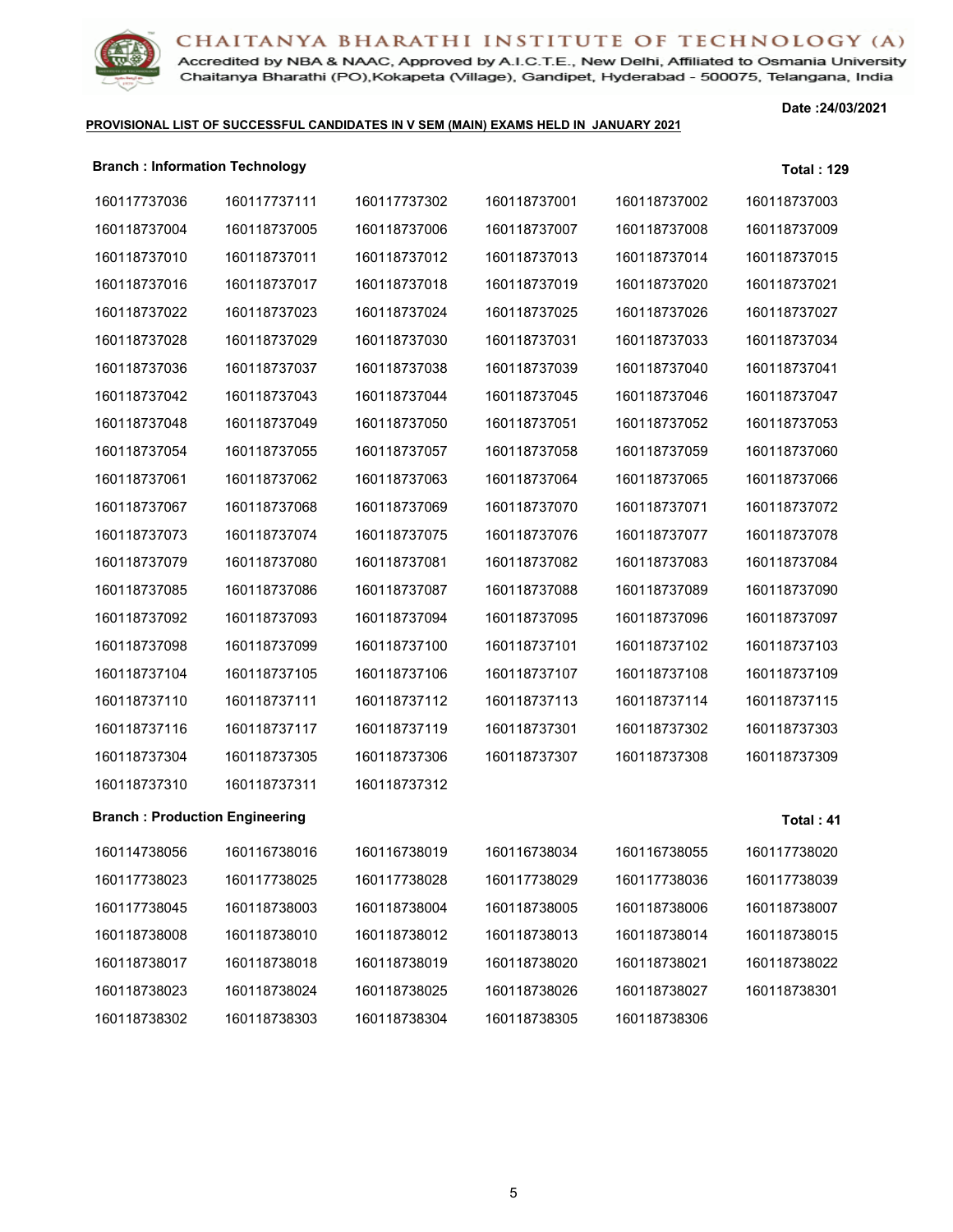

Accredited by NBA & NAAC, Approved by A.I.C.T.E., New Delhi, Affiliated to Osmania University Chaitanya Bharathi (PO), Kokapeta (Village), Gandipet, Hyderabad - 500075, Telangana, India

**B.E (Civil) V SEM (Main) Examination held in January 2021**

|                 |              | TE.     | <b>GE</b>      | SA-II   | <b>PSC</b> | <b>GET</b>     | <b>EEA</b>     | <b>CT</b>      | TE Lab         | <b>GE Lab</b>  | <b>ACAD Lab</b> |  |  |  |
|-----------------|--------------|---------|----------------|---------|------------|----------------|----------------|----------------|----------------|----------------|-----------------|--|--|--|
| Sno             | Roll.No.     | 18CEC13 | <b>18CEC14</b> | 18CEC15 | 18CEE01    | <b>18CEE02</b> | <b>18MBC01</b> | <b>18CEE08</b> | <b>18CEC16</b> | <b>18CEC17</b> | <b>18CEC18</b>  |  |  |  |
|                 | 160116732021 |         | Pass           | Fail    |            | Pass           |                | Pass           | Pass           | Pass           |                 |  |  |  |
|                 | 160117732015 | Fail    | Pass           | Pass    |            | Pass           |                | Pass           | Pass           | Pass           |                 |  |  |  |
| 3               | 160117732021 | Pass    | Pass           | Pass    |            | Pass           | Pass           | Pass           | Fail           | Pass           | Pass            |  |  |  |
|                 | 160117732023 | Pass    | Pass           | Pass    |            | Pass           |                | Pass           | Fail           | Pass           |                 |  |  |  |
|                 | 160117732032 | Pass    | Pass           | Pass    |            | Pass           | Fail           | Pass           | Pass           | Pass           |                 |  |  |  |
| $6\overline{6}$ | 160117732037 | Pass    | Pass           | Pass    | Pass       |                |                | Pass           | Fail           | Pass           |                 |  |  |  |
|                 | 160117732055 | Pass    | Pass           | Pass    |            | Pass           |                | Pass           | Fail           | Pass           |                 |  |  |  |
| 8               | 160117732096 | Pass    | Pass           | Pass    |            | Pass           | Fail           | Pass           | Pass           | Pass           |                 |  |  |  |
| 9               | 160117732114 | Fail    | Pass           | Pass    |            | Pass           |                | Pass           | Pass           | Pass           |                 |  |  |  |
| 10 <sup>°</sup> | 160118732038 | Pass    | Pass           | Fail    |            | Pass           | Pass           | Pass           | Pass           | Pass           | Pass            |  |  |  |
| 11              | 160118732114 | Pass    | Pass           | Fail    | Pass       |                | Pass           | Pass           | Pass           | Pass           | Pass            |  |  |  |
| 12              | 160118732314 | Pass    | Pass           | Fail    |            | Pass           | Pass           | Pass           | Pass           | Pass           | Pass            |  |  |  |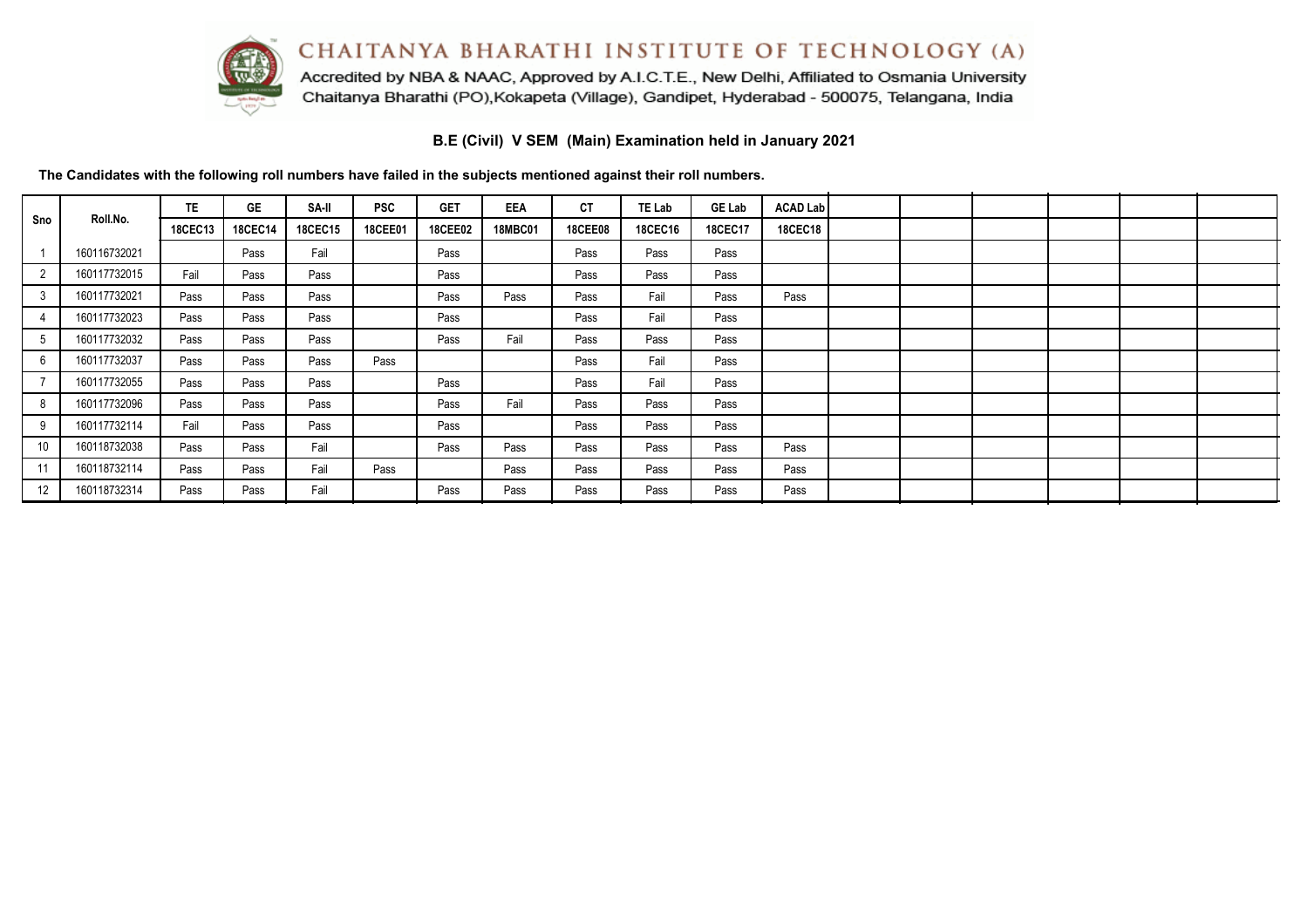

Accredited by NBA & NAAC, Approved by A.I.C.T.E., New Delhi, Affiliated to Osmania University Chaitanya Bharathi (PO), Kokapeta (Village), Gandipet, Hyderabad - 500075, Telangana, India

**B.E (CSE) V SEM (Main) Examination held in January 2021**

|     |              | <b>FLAT</b>    | <b>OS</b>      | <b>DAA</b>     | <b>WIT</b>     | <b>GT</b>      | OS Lab         | DAA Lab        | <b>WIT Lab</b> | <b>MP</b>      |  |  |  |  |
|-----|--------------|----------------|----------------|----------------|----------------|----------------|----------------|----------------|----------------|----------------|--|--|--|--|
| Sno | Roll.No.     | <b>18CSC17</b> | <b>18CSC18</b> | <b>18CSC19</b> | <b>18CSE01</b> | <b>18MTO02</b> | <b>18CSC20</b> | <b>18CSC21</b> | <b>18CSE05</b> | <b>18CSC22</b> |  |  |  |  |
|     | 160116733088 | Pass           | Pass           | Pass           | Pass           | Pass           | Fail           | Pass           | Pass           | Pass           |  |  |  |  |
|     | 160117733321 | Pass           | Pass           | Pass           | Pass           | Pass           | Fail           | Pass           | Pass           | Pass           |  |  |  |  |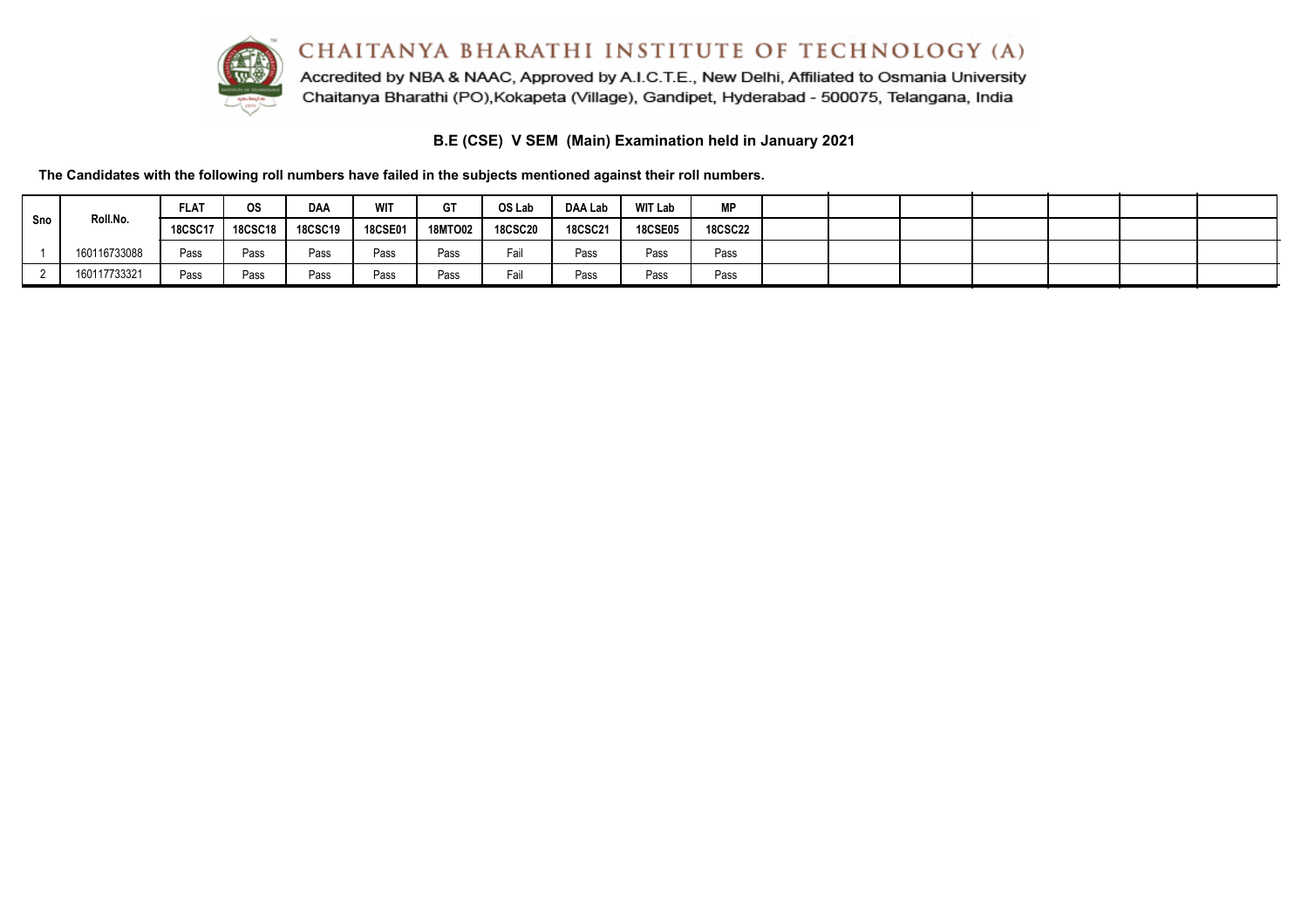

Accredited by NBA & NAAC, Approved by A.I.C.T.E., New Delhi, Affiliated to Osmania University Chaitanya Bharathi (PO), Kokapeta (Village), Gandipet, Hyderabad - 500075, Telangana, India

**B.E (EEE) V SEM (Main) Examination held in January 2021**

|     |              | EM-II          | PS-II          | DE             | <b>WSE</b>     | <b>IES</b>     | EM-II Lab | PS-I Lab | PE Lab         | EEA     |  |  |  |  |
|-----|--------------|----------------|----------------|----------------|----------------|----------------|-----------|----------|----------------|---------|--|--|--|--|
| Sno | Roll.No.     | <b>18EEC14</b> | <b>18EEC15</b> | <b>18EEC16</b> | <b>18EEE01</b> | <b>18EEE07</b> | 18EEC17   | 18EEC18  | <b>18EEC19</b> | 18MBC01 |  |  |  |  |
|     | 160117734119 | Pass           | Pass           | Pass           | Pass           | Pass           | Pass      | Pass     | Fail           | Pass    |  |  |  |  |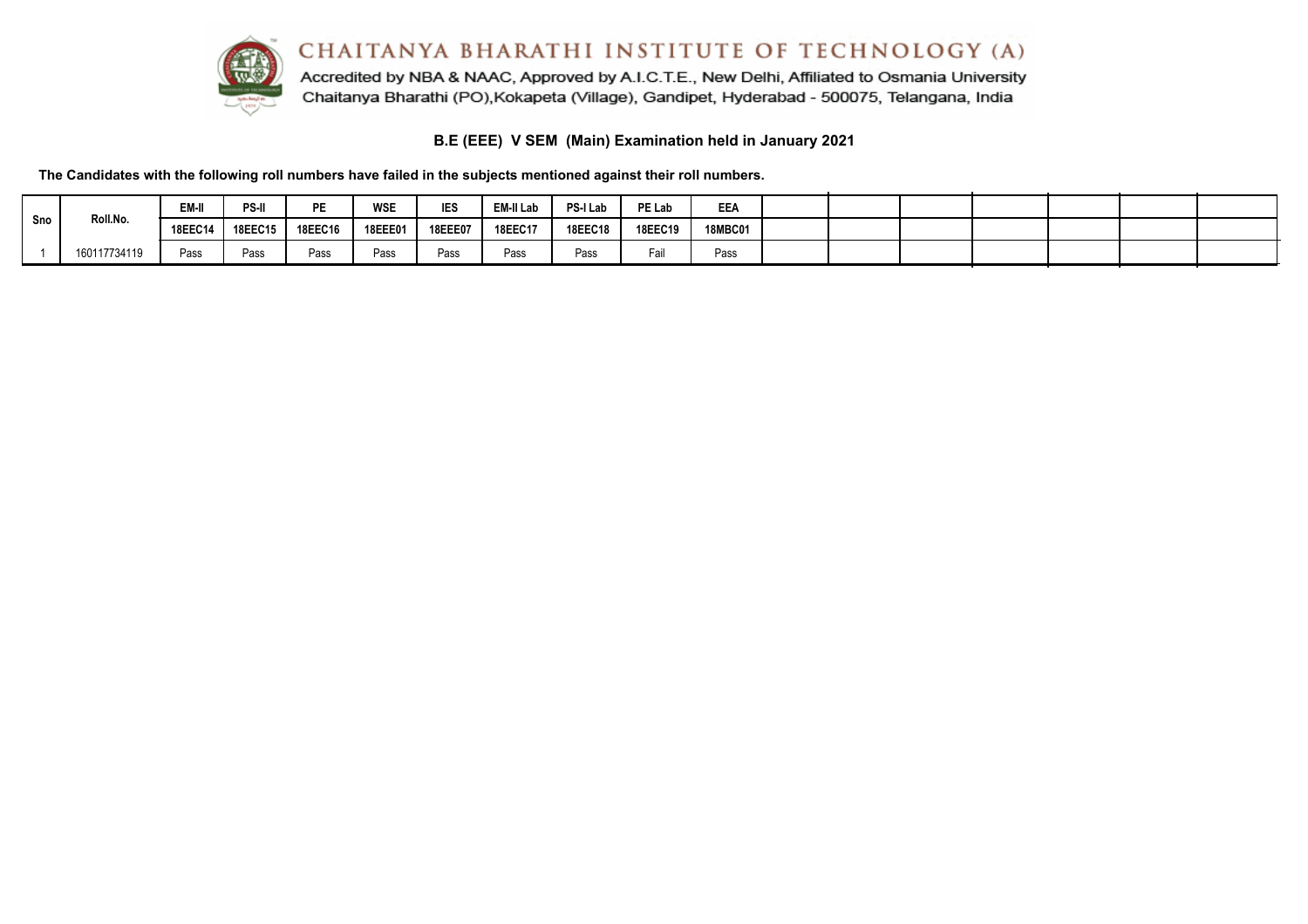

**B.E (ECE) V SEM (Main) Examination held in January 2021**

**The Candidates with the following roll numbers have failed in the subjects mentioned against their roll numbers.**

|       |              | CAM            | DC      | <b>LDIC</b> | <b>DM</b><br>F IVI. | <b>FVR</b>     | DC Lab         | <b>LDIC Lab</b> |  |  |  |  |  |
|-------|--------------|----------------|---------|-------------|---------------------|----------------|----------------|-----------------|--|--|--|--|--|
| l Sno | Roll.No.     | <b>18ECC15</b> | 18ECC16 | 18ECC17     | <b>18MEC09</b>      | <b>18CSO05</b> | <b>18ECC18</b> | <b>18ECC19</b>  |  |  |  |  |  |
|       | 160117735170 | Pass           | Pass    | Pass        | Pass                | Pass           | Fail           | Pass            |  |  |  |  |  |

 $\sim$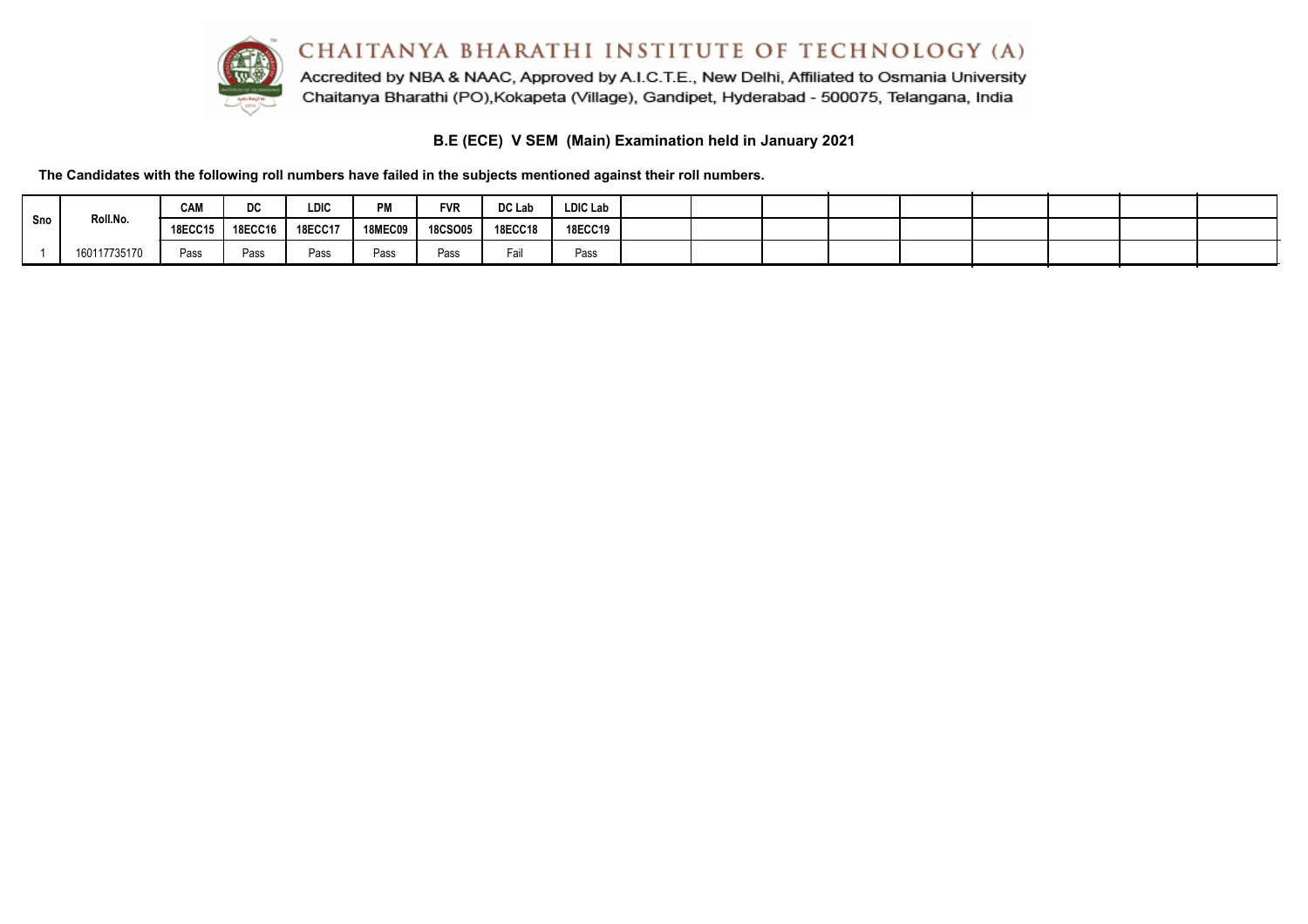

Accredited by NBA & NAAC, Approved by A.I.C.T.E., New Delhi, Affiliated to Osmania University Chaitanya Bharathi (PO), Kokapeta (Village), Gandipet, Hyderabad - 500075, Telangana, India

**B.E (Mech) V SEM (Main) Examination held in January 2021**

|     |              | <b>DoM</b>     | <b>ATHT</b>    | <b>DME</b>     | <b>MCMTE</b>   | <b>RAC</b>     | <b>PDPP</b>    | <b>AE</b>      | <b>NST</b>     | <b>NDTE</b>    | DV Lab         | <b>ATHT Lab</b> | MCMTE Lab      |  |  |
|-----|--------------|----------------|----------------|----------------|----------------|----------------|----------------|----------------|----------------|----------------|----------------|-----------------|----------------|--|--|
| Sno | Roll.No.     | <b>18MEC12</b> | <b>18MEC13</b> | <b>18MEC14</b> | <b>18PEC07</b> | <b>18MEE01</b> | <b>18PEE02</b> | <b>18MEE04</b> | <b>18MEE05</b> | <b>18PEE04</b> | <b>18MEC15</b> | <b>18MEC16</b>  | <b>18PEC08</b> |  |  |
|     | 160116736032 | Pass           | Pass           | Pass           | Pass           |                | Pass           | Pass           |                |                | Fail           | Pass            | Pass           |  |  |
|     | 160117736030 | Pass           | Pass           | Pass           | Pass           | Pass           |                | Pass           |                |                | Pass           | Fail            | Pass           |  |  |
|     | 160117736047 | Pass           | Pass           | Pass           | Pass           |                | Pass           |                |                | Pass           | Fail           | Pass            | Pass           |  |  |
|     | 160118736048 | Pass           | Pass           | Pass           | Pass           | Fail           |                | Pass           |                |                | Pass           | Pass            | Pass           |  |  |
|     | 160118736085 | Pass           | Fail           | Fail           | Fail           | Fail           |                |                |                | Fail           | Pass           | Pass            | Pass           |  |  |
|     | 160118736310 | Pass           | Pass           | Pass           | Pass           |                | Pass           |                | Pass           |                | Fail           | Fail            | Fail           |  |  |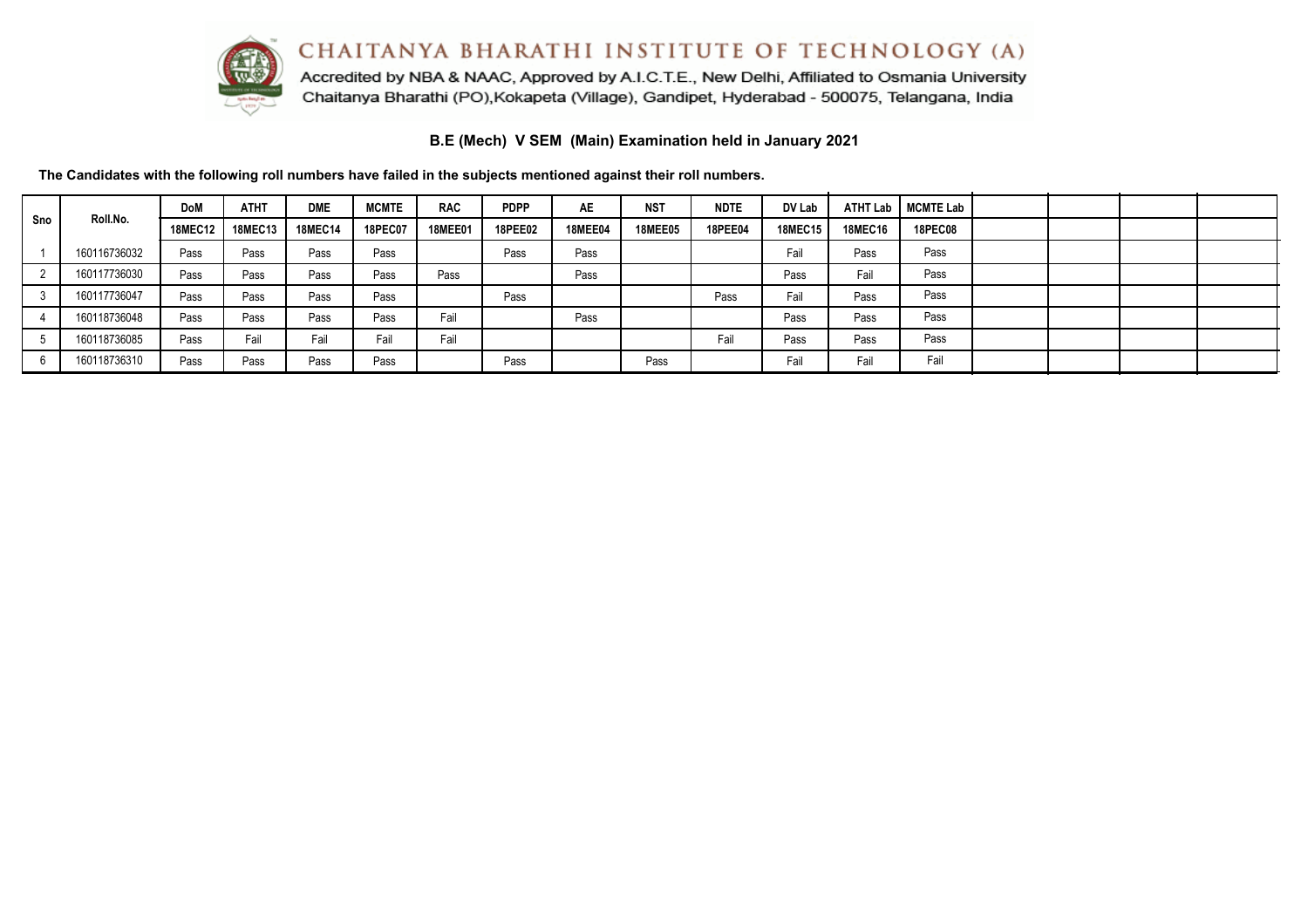

Accredited by NBA & NAAC, Approved by A.I.C.T.E., New Delhi, Affiliated to Osmania University Chaitanya Bharathi (PO), Kokapeta (Village), Gandipet, Hyderabad - 500075, Telangana, India

**B.E (Prod) V SEM (Main) Examination held in January 2021**

|     |              | <b>DoM</b>     | <b>ATHT</b>    | <b>DME</b>     | <b>MFT</b>     | <b>PDPP</b>    | <b>AE</b>      | <b>NDTE</b>    | DV Lab         | <b>ATHT Lab</b> | <b>MFT Lab</b> |  |  |  |
|-----|--------------|----------------|----------------|----------------|----------------|----------------|----------------|----------------|----------------|-----------------|----------------|--|--|--|
| Sno | Roll.No.     | <b>18MEC12</b> | <b>18MEC13</b> | <b>18MEC14</b> | <b>18PEC05</b> | <b>18PEE02</b> | <b>18MEE04</b> | <b>18PEE04</b> | <b>18MEC15</b> | <b>18MEC16</b>  | <b>18PEC06</b> |  |  |  |
|     | 160117738026 | Pass           | Pass           | Pass           | Pass           | Pass           |                | Pass           | Pass           | Pass            | Fail           |  |  |  |
|     | 160117738031 | Fail           | Fail           | Fail           | Fail           | Fail           |                | Fail           | Fail           | Fail            | Fail           |  |  |  |
|     | 160117738044 | Fail           | Pass           | Pass           | Pass           | Pass           |                | Pass           | Pass           | Pass            | Fail           |  |  |  |
|     | 160117738048 | Pass           | Pass           | Pass           | Pass           | Pass           |                | Pass           | Fail           | Pass            | Fail           |  |  |  |
|     | 160118738001 | Pass           | Pass           | Fail           | Pass           | Pass           | Pass           |                | Pass           | Pass            | Pass           |  |  |  |
|     | 160118738002 | Pass           | Pass           | Pass           | Fail           | Fail           | Fail           |                | Pass           | Pass            | Pass           |  |  |  |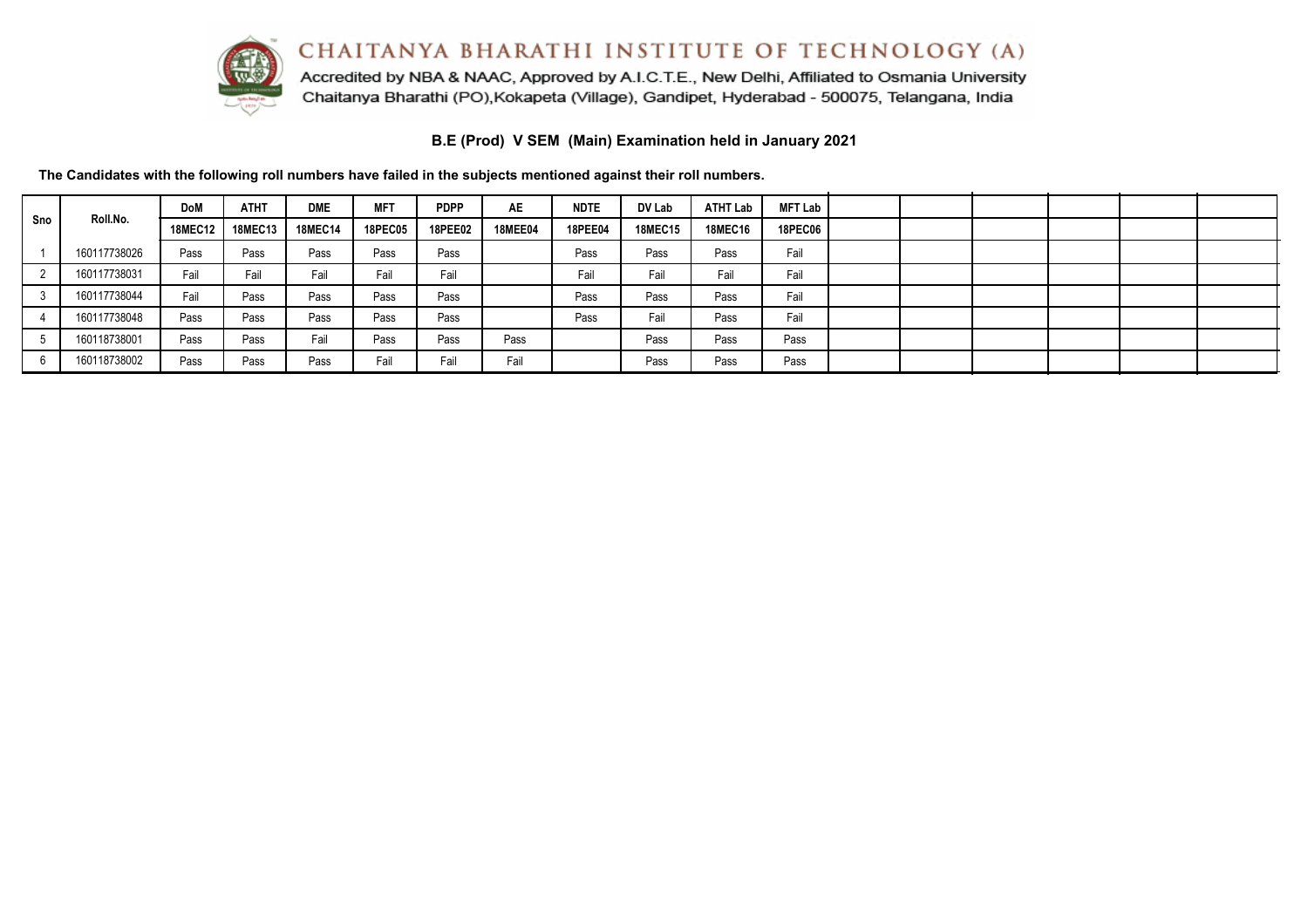

Accredited by NBA & NAAC, Approved by A.I.C.T.E., New Delhi, Affiliated to Osmania University Chaitanya Bharathi (PO), Kokapeta (Village), Gandipet, Hyderabad - 500075, Telangana, India

### **RESULTS**

Page 1 of 15

**Branch: Civil Engineering <b>Course/Sem: B.E V SEM(Suppl) Examinations (R16) Held in: January 2021** 

|                |             |             | AS      | <b>ASM</b>   | <b>CT</b>                 | EE LAB         | FM-II          | <b>RCD-I</b>   | <b>SM</b>      | <b>TOS-I</b>   |
|----------------|-------------|-------------|---------|--------------|---------------------------|----------------|----------------|----------------|----------------|----------------|
|                |             |             | 16CEE02 | 16CEE03      | 16CEC21                   | <b>16CEC24</b> | <b>16CEC22</b> | <b>16CEC18</b> | <b>16CEC19</b> | <b>16CEC20</b> |
| <b>Roll No</b> | <b>SGPA</b> | <b>CGPA</b> | Grade   | Grade        | Grade                     | Grade          | Grade          | Grade          | Grade          | Grade          |
| 160115732017   |             |             |         | F(Ab)        |                           |                |                |                |                | $\mathsf F$    |
| 160116732019   | 5.06        | 5.25        |         |              |                           |                |                |                | A              |                |
| 160116732029   |             |             |         | A            |                           |                | $C+$           | $C+$           | $\mathsf{A}$   | $\mathsf F$    |
| 160116732034   |             |             |         |              |                           |                | $B+$           | $C+$           | A              | $\mathsf F$    |
| 160116732047   |             |             |         |              |                           |                |                |                |                | F(Ab)          |
| 160116732048   | 5.00        | 5.05        |         | Α            |                           |                |                |                | A              | $\mathbf C$    |
| 160116732059   |             |             |         |              |                           |                | $C+$           |                | $B+$           | $\mathsf F$    |
| 160116732067   | 5.25        |             |         |              |                           |                |                |                | $A+$           |                |
| 160116732081   | 5.42        |             | A       |              |                           | $\overline{A}$ | $\overline{A}$ | $\mathsf{C}$   | $\mathsf{A}$   | B              |
| 160116732087   |             |             |         | $B+$         |                           |                | $B+$           | $C+$           | $A+$           | $\mathsf F$    |
| 160116732103   | 5.58        |             |         | $\mathsf{A}$ | $\boldsymbol{\mathsf{A}}$ |                | A              |                |                |                |
| 160116732108   | 5.62        | 5.65        | A       |              |                           |                | $A+$           |                | $A+$           | $B+$           |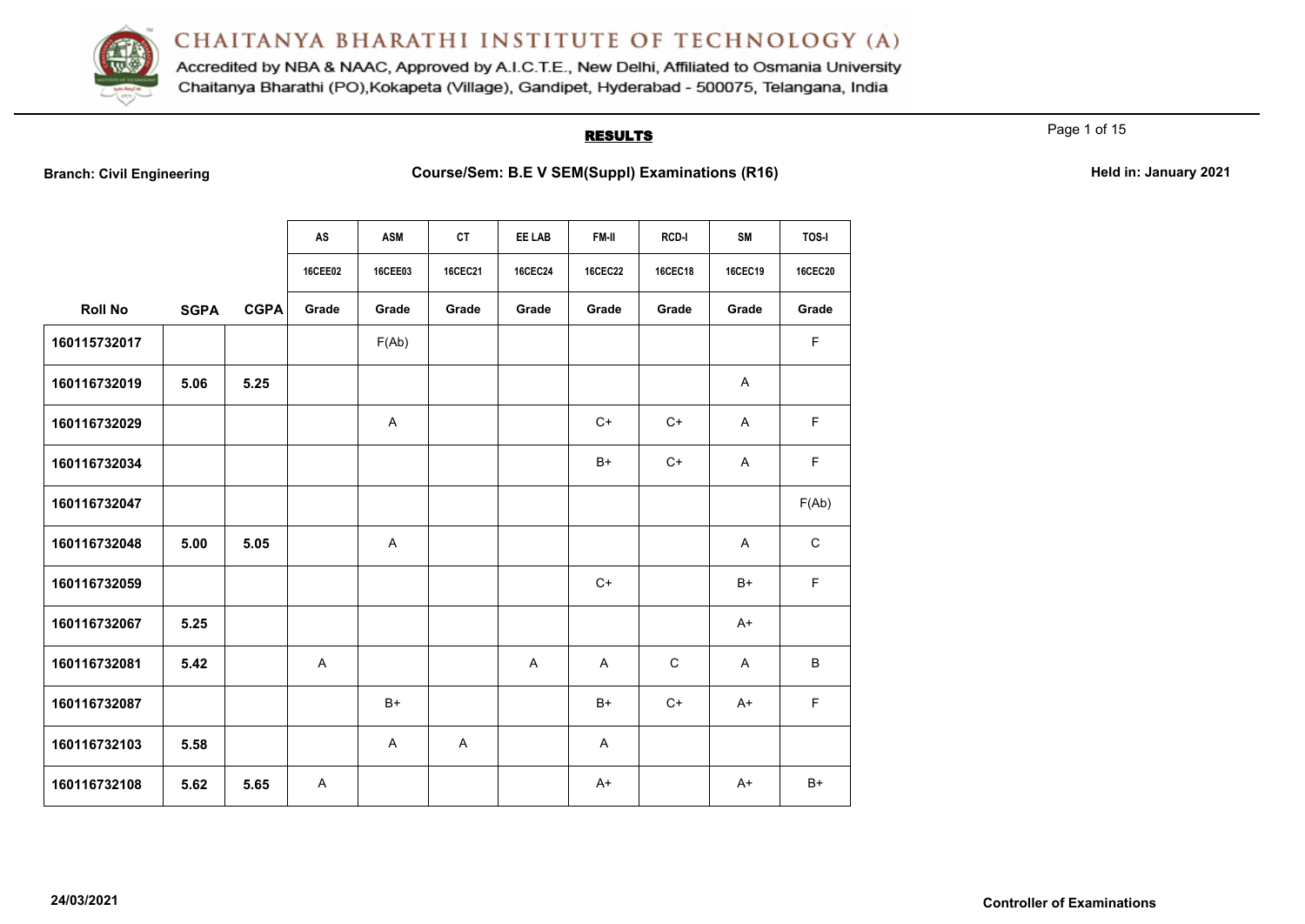

Accredited by NBA & NAAC, Approved by A.I.C.T.E., New Delhi, Affiliated to Osmania University Chaitanya Bharathi (PO), Kokapeta (Village), Gandipet, Hyderabad - 500075, Telangana, India

### **RESULTS**

Page 2 of 15

**Branch: Civil Engineering <b>Course/Sem: B.E V SEM(Suppl) Examinations (R16) Held in: January 2021** 

|              |      |      | AS      | <b>ASM</b> | <b>CT</b>      | EE LAB         | FM-II          | RCD-I          | <b>SM</b>      | TOS-I          |
|--------------|------|------|---------|------------|----------------|----------------|----------------|----------------|----------------|----------------|
|              |      |      | 16CEE02 | 16CEE03    | <b>16CEC21</b> | <b>16CEC24</b> | <b>16CEC22</b> | <b>16CEC18</b> | <b>16CEC19</b> | <b>16CEC20</b> |
|              |      |      | Grade   | Grade      | Grade          | Grade          | Grade          | Grade          | Grade          | Grade          |
| 160116732114 | 5.19 |      |         | A          |                |                |                |                | $A+$           | B+             |
| 160116732115 |      |      |         |            |                | F(Ab)          | A              |                | A              | $C+$           |
| 160117732027 | 5.60 | 5.37 |         |            |                |                |                |                | $A+$           |                |
| 160117732046 |      |      |         |            |                |                |                |                |                | F              |
| 160117732050 | 5.27 |      |         |            |                |                |                |                | $C+$           |                |
| 160117732054 | 5.29 | 5.48 |         |            |                |                |                |                |                | $C+$           |
| 160117732057 | 5.00 |      |         |            |                |                |                |                | B              | D              |
| 160117732068 | 5.19 | 5.70 |         |            |                |                |                |                |                | $C+$           |
| 160117732077 | 4.94 |      |         |            |                |                |                |                | $A+$           | $C+$           |
| 160117732086 |      |      |         |            |                |                |                |                |                | F              |
| 160117732094 | 5.35 | 5.53 |         |            |                |                |                |                |                | $\mathsf{C}$   |
| 160117732108 | 4.75 |      |         |            |                |                |                | $C+$           |                | $C+$           |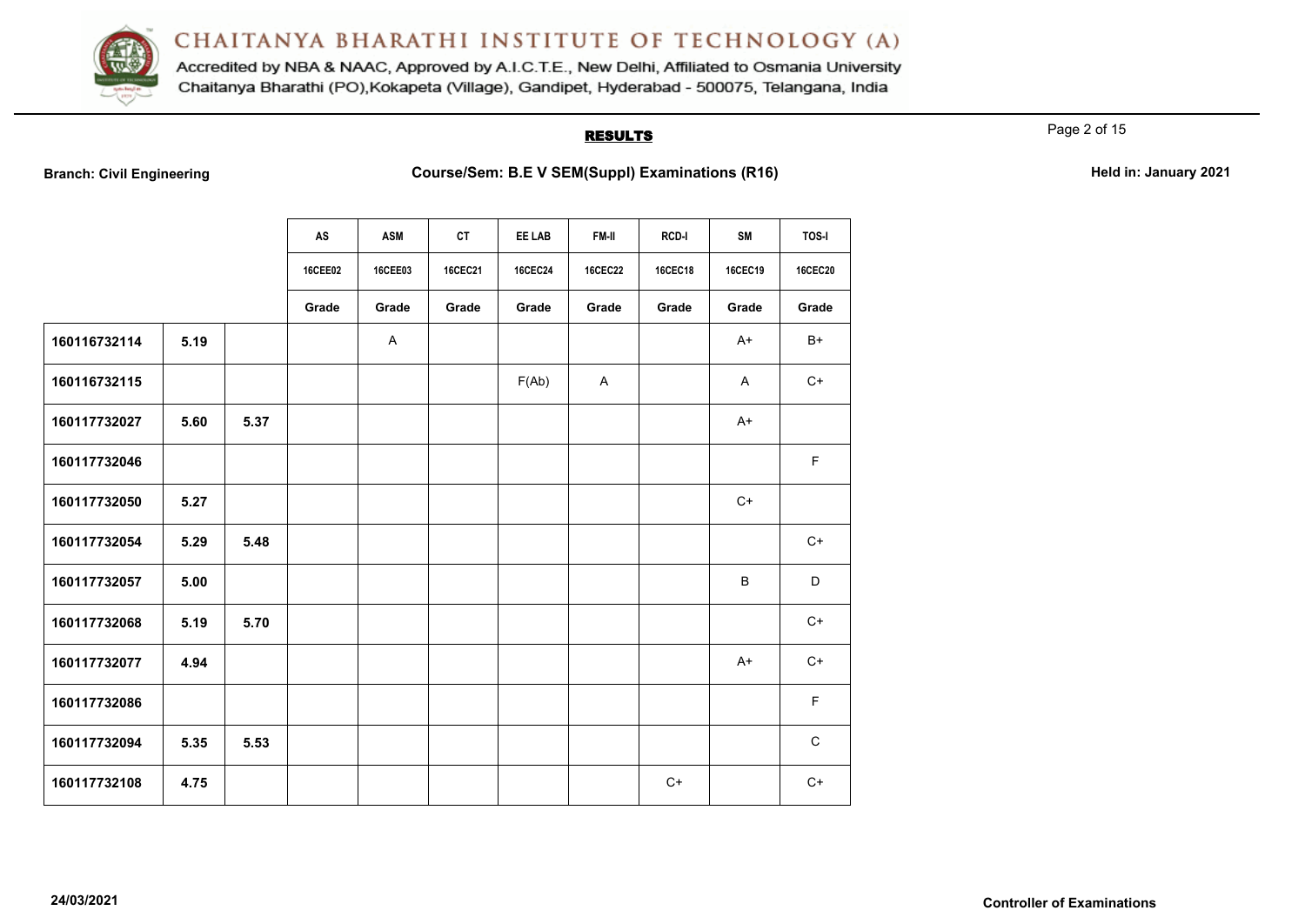

Accredited by NBA & NAAC, Approved by A.I.C.T.E., New Delhi, Affiliated to Osmania University Chaitanya Bharathi (PO), Kokapeta (Village), Gandipet, Hyderabad - 500075, Telangana, India

### **RESULTS**

Page 3 of 15

| Branch: Civil Engineering |  |  |
|---------------------------|--|--|

| Course/Sem: B.E V SEM(Suppl) Examinations (R16) | Held in: January 2021 |
|-------------------------------------------------|-----------------------|
|                                                 |                       |

|              |      |      | AS             | ASM            | СT             | EE LAB         | <b>FM-II</b>   | <b>RCD-I</b>   | SM      | <b>TOS-I</b>   |
|--------------|------|------|----------------|----------------|----------------|----------------|----------------|----------------|---------|----------------|
|              |      |      | <b>16CEE02</b> | <b>16CEE03</b> | <b>16CEC21</b> | <b>16CEC24</b> | <b>16CEC22</b> | <b>16CEC18</b> | 16CEC19 | <b>16CEC20</b> |
|              |      |      | Grade          | Grade          | Grade          | Grade          | Grade          | Grade          | Grade   | Grade          |
| 160117732113 | 5.81 | 5.84 |                |                | B              |                |                |                |         |                |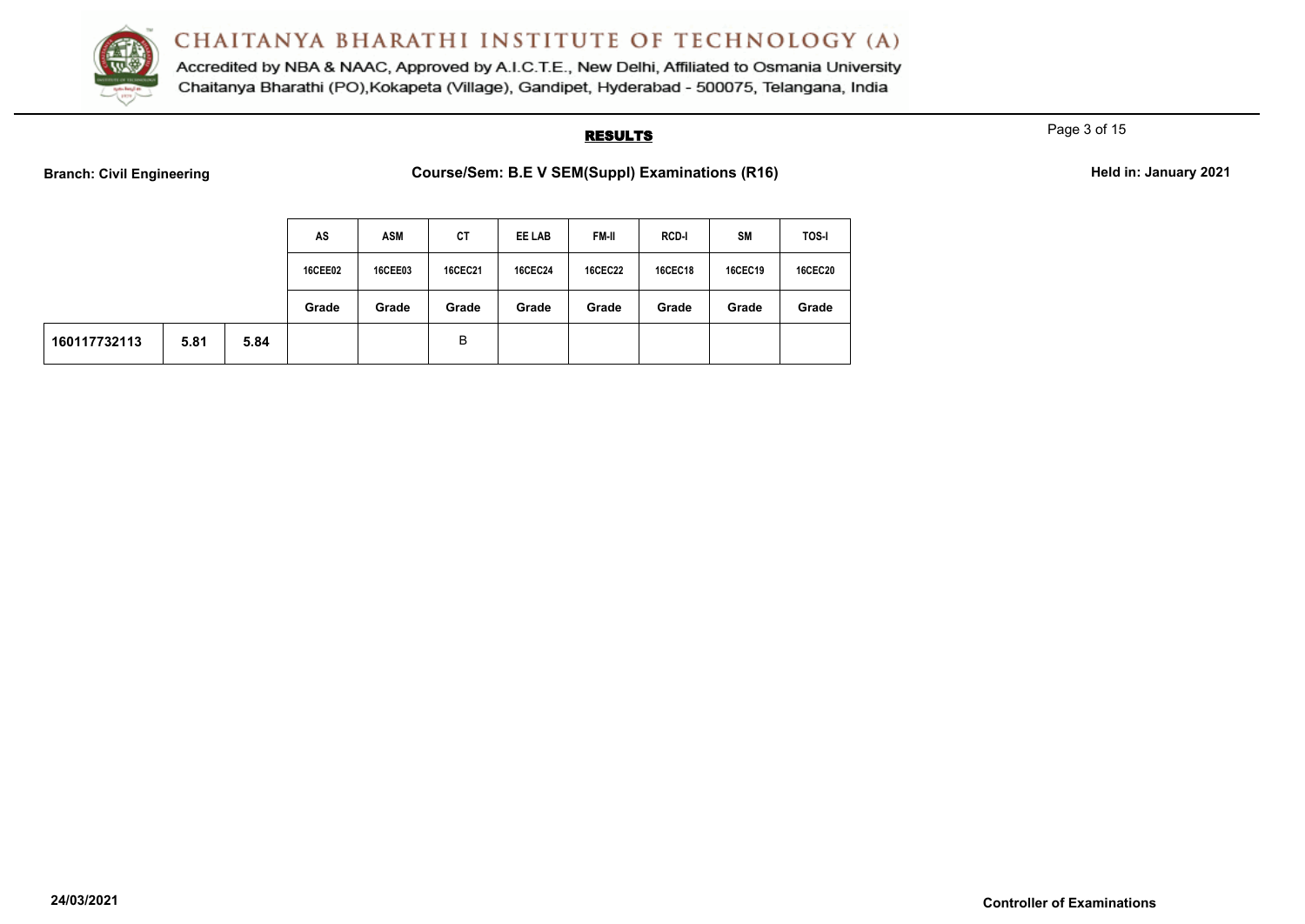

Accredited by NBA & NAAC, Approved by A.I.C.T.E., New Delhi, Affiliated to Osmania University Chaitanya Bharathi (PO), Kokapeta (Village), Gandipet, Hyderabad - 500075, Telangana, India

### **RESULTS**

Page 4 of 15

**Branch: Computer Science and Engg Course/Sem: B.E V SEM(Suppl) Examinations (R16)** Held in: January 2021

|                |             |             | <b>ALC</b>     | <b>DAA</b>     | <b>DCCN</b>    | <b>DCCN LAB</b> | <b>MAD</b>     | <b>OS</b>      | <b>SE LAB</b>  | <b>SEPP</b>    |
|----------------|-------------|-------------|----------------|----------------|----------------|-----------------|----------------|----------------|----------------|----------------|
|                |             |             | <b>16CSC18</b> | <b>16CSC17</b> | <b>16CSC20</b> | <b>16CSC23</b>  | <b>16CSE04</b> | <b>16CSC19</b> | <b>16CSC24</b> | <b>16CSC21</b> |
| <b>Roll No</b> | <b>SGPA</b> | <b>CGPA</b> | Grade          | Grade          | Grade          | Grade           | Grade          | Grade          | Grade          | Grade          |
| 160116733005   | 5.48        | 5.92        | C+             |                | A              |                 |                | B              |                | A              |
| 160116733033   | 5.19        |             | A              |                | $B+$           |                 |                |                |                |                |
| 160116733186   | 5.25        | 5.45        | $B+$           | $\mathsf{C}$   | $B+$           |                 |                | Α              | A              | A              |
| 160116733324   | 5.50        | 5.01        | $A+$           |                |                |                 |                |                |                |                |
| 160117733040   | 5.35        |             | A              | $C+$           | A              |                 |                |                |                |                |
| 160117733043   | 5.58        |             |                |                |                |                 |                |                |                | $A+$           |
| 160117733044   | 5.77        |             | $A+$           | $A+$           | $\overline{A}$ |                 |                |                |                |                |
| 160117733088   |             |             |                |                |                | F(Ab)           |                |                |                | $A+$           |
| 160117733110   | 5.06        | 5.47        |                |                | A              |                 |                |                |                |                |
| 160117733305   | 5.58        |             |                | $C+$           |                |                 |                |                |                |                |
| 160117733307   | 5.33        |             | В              | $C+$           | $B+$           |                 |                |                |                |                |
| 160117733308   | 5.77        |             | $A+$           | A              |                |                 |                |                |                |                |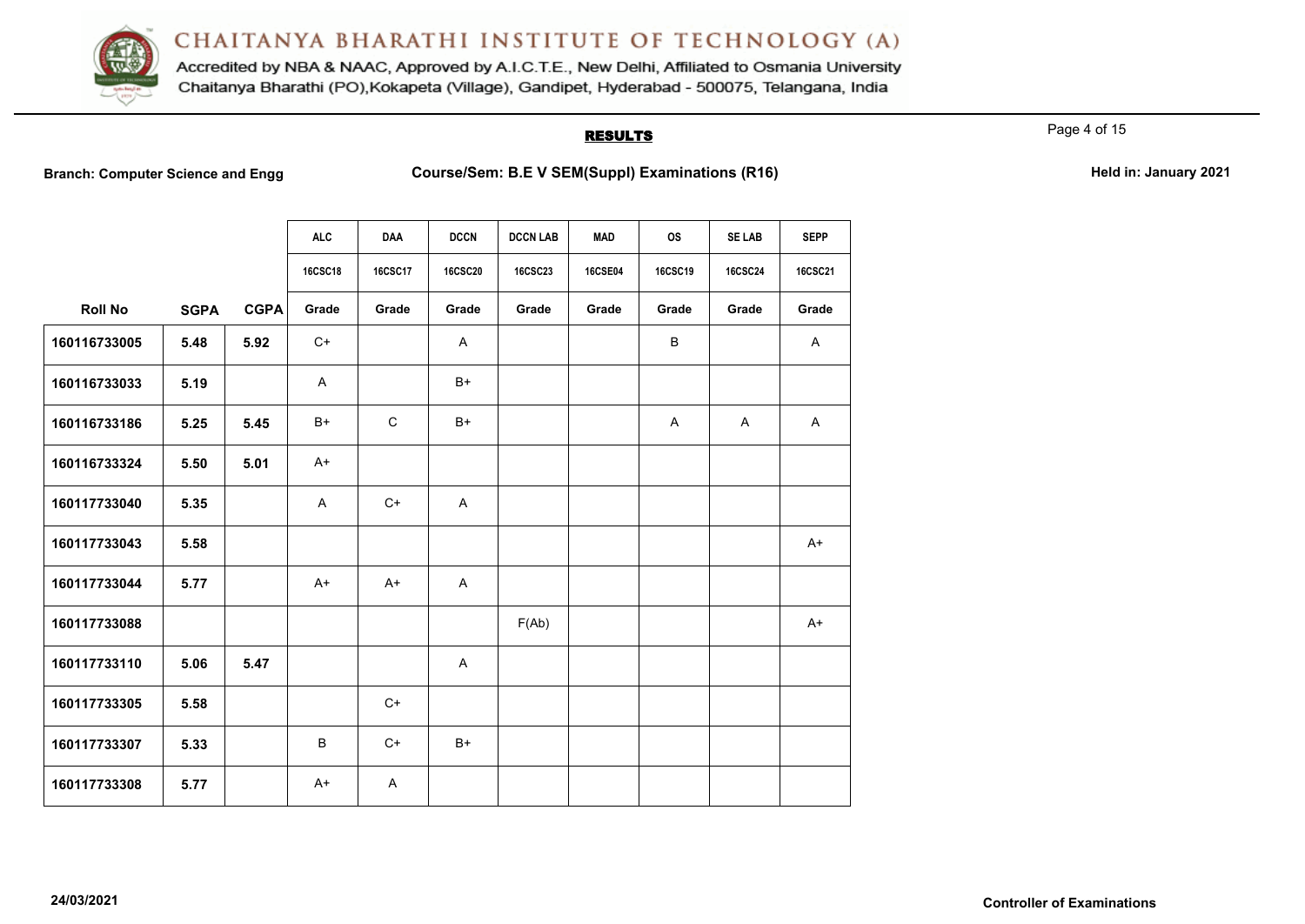

Accredited by NBA & NAAC, Approved by A.I.C.T.E., New Delhi, Affiliated to Osmania University Chaitanya Bharathi (PO), Kokapeta (Village), Gandipet, Hyderabad - 500075, Telangana, India

#### **RESULTS**

Page 5 of 15

**Branch: Computer Science and Engg Course/Sem: B.E V SEM(Suppl) Examinations (R16) Held in: January 2021**

| Held in: January 2021 |  |
|-----------------------|--|
|-----------------------|--|

|              |      | <b>ALC</b>     | <b>DAA</b>     | <b>DCCN</b>    | <b>DCCN LAB</b> | MAD            | <b>OS</b>      | <b>SE LAB</b>  | <b>SEPP</b>    |
|--------------|------|----------------|----------------|----------------|-----------------|----------------|----------------|----------------|----------------|
|              |      | <b>16CSC18</b> | <b>16CSC17</b> | <b>16CSC20</b> | <b>16CSC23</b>  | <b>16CSE04</b> | <b>16CSC19</b> | <b>16CSC24</b> | <b>16CSC21</b> |
|              |      | Grade          | Grade          | Grade          | Grade           | Grade          | Grade          | Grade          | Grade          |
| 160117733310 | 5.77 | A              | $B+$           | A              |                 | A              | A              |                | A              |
| 160117733315 | 5.12 |                | В              |                |                 | B+             | $B+$           |                |                |
| 160117733320 | 5.23 |                | A              |                |                 |                |                |                |                |
| 160117733324 | 5.46 |                | A              | A              |                 | A              |                |                |                |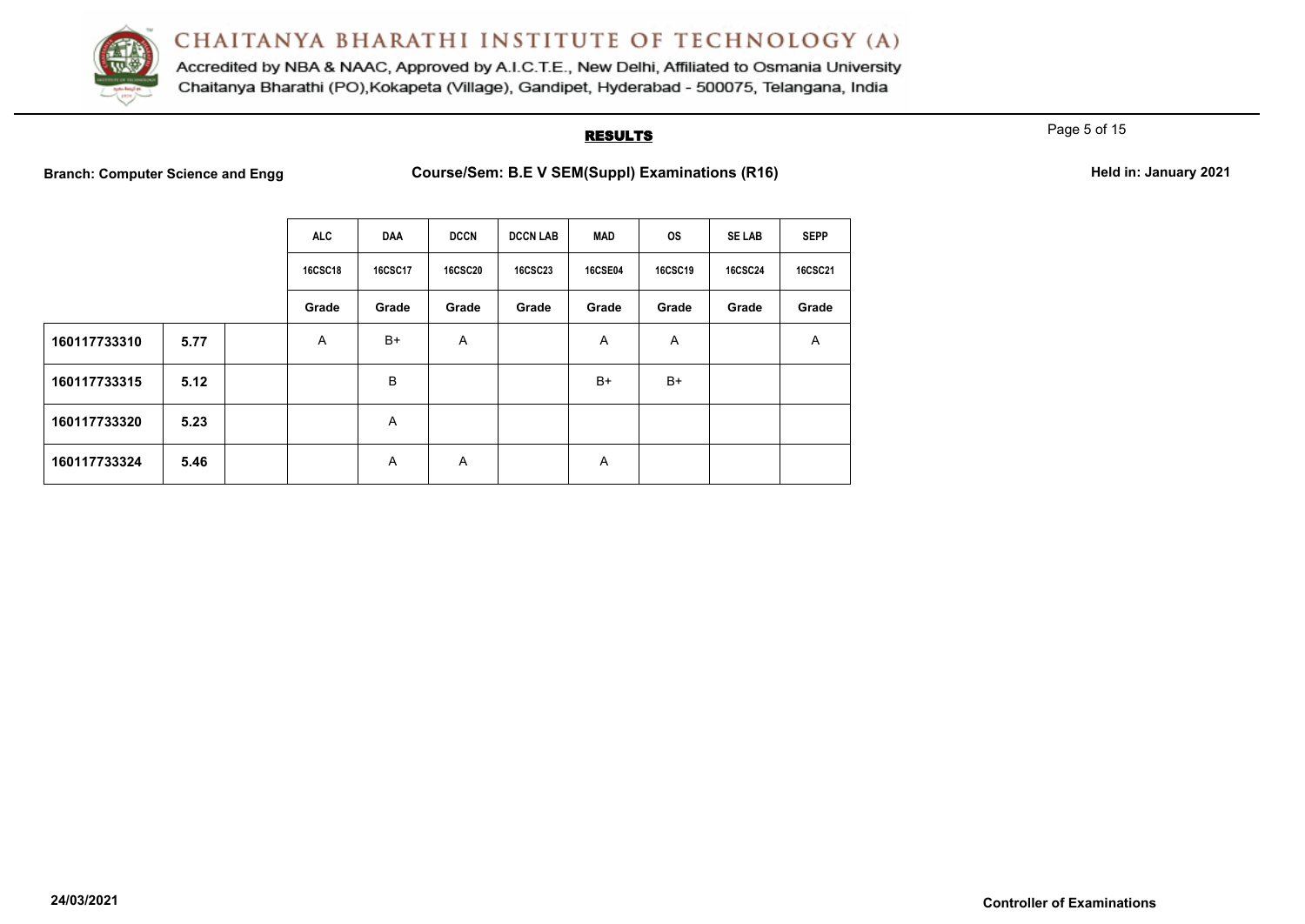

Accredited by NBA & NAAC, Approved by A.I.C.T.E., New Delhi, Affiliated to Osmania University Chaitanya Bharathi (PO), Kokapeta (Village), Gandipet, Hyderabad - 500075, Telangana, India

## **RESULTS**

Page 6 of 15

**Branch: Electrical and Electronics Engg Course/Sem: B.E V SEM(Suppl) Examinations (R16) Held in: January 2021**

|  | Held in: January 2021 |  |
|--|-----------------------|--|
|  |                       |  |

|                |             |             | EM-II        | <b>LCS</b>     | <b>LCS LAB</b> | <b>PE</b>    | PE LAB         | PS-II   |
|----------------|-------------|-------------|--------------|----------------|----------------|--------------|----------------|---------|
|                |             |             | 16EEC16      | <b>16EEC18</b> | 16EEC21        | 16EEC17      | <b>16EEC20</b> | 16EEC15 |
| <b>Roll No</b> | <b>SGPA</b> | <b>CGPA</b> | Grade        | Grade          | Grade          | Grade        | Grade          | Grade   |
| 160115734304   |             |             |              | B              | F(Ab)          | B+           |                | A       |
| 160116734041   | 5.24        | 5.01        | $\mathsf{A}$ | A              |                | B            | A              |         |
| 160116734046   | 4.88        | 4.90        |              | A              |                |              |                |         |
| 160116734055   | 5.60        |             |              | $\mathsf{A}$   |                | $B+$         |                |         |
| 160116734102   | 5.70        |             | $B+$         |                |                | $B+$         |                | Α       |
| 160117734021   | 5.24        | 5.47        |              | $A+$           |                |              |                |         |
| 160117734035   |             |             | $C+$         | $C+$           |                | D            |                | B       |
| 160117734040   | 5.40        |             |              | $A+$           |                |              |                |         |
| 160117734043   | 5.34        |             |              |                |                | $\mathsf{A}$ |                | $A+$    |
| 160117734044   | 4.96        | 5.47        |              | A              |                |              |                |         |
| 160117734053   | 4.86        |             |              | A              |                |              |                |         |
| 160117734082   | 5.42        |             |              | A              |                |              |                |         |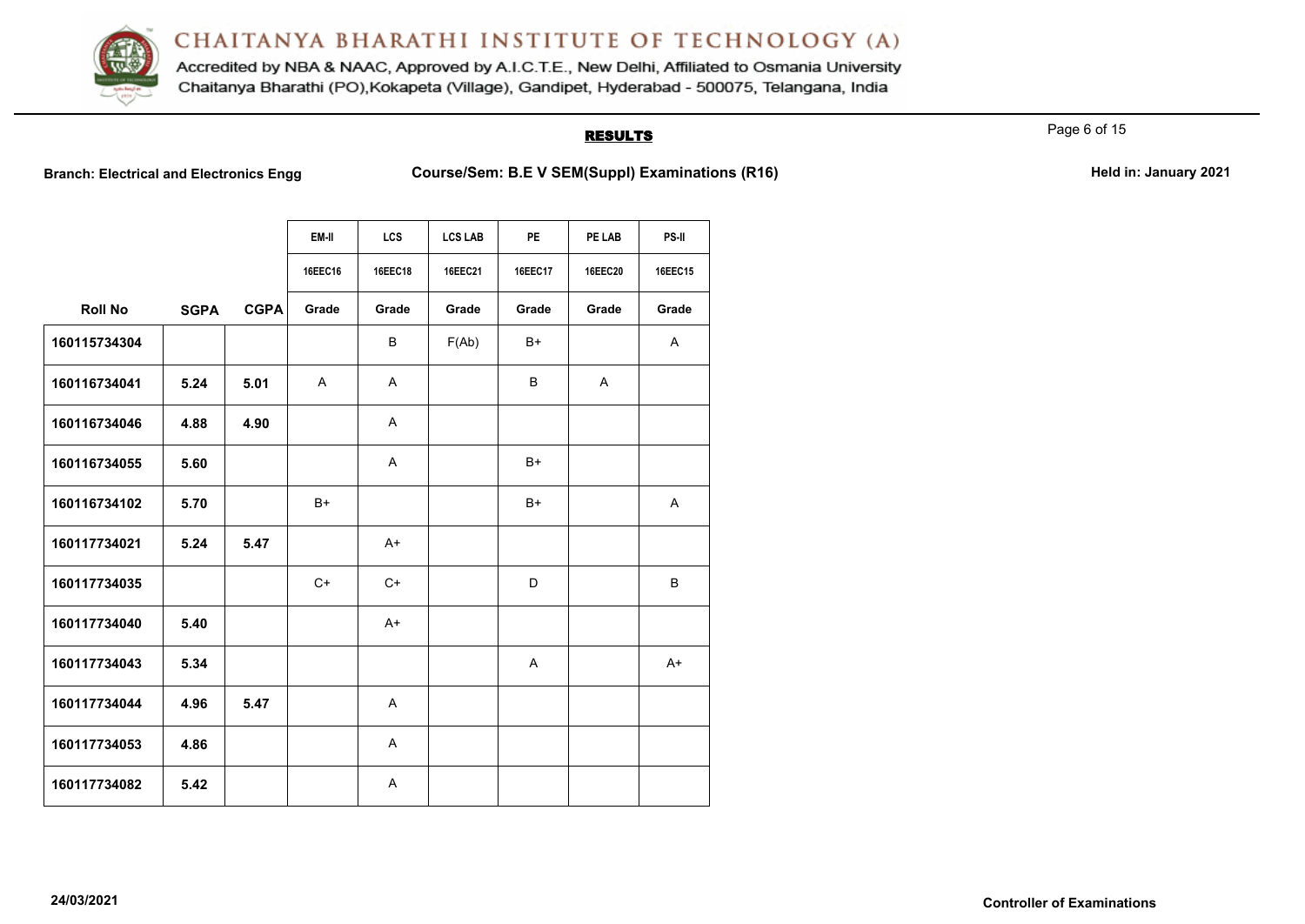

Accredited by NBA & NAAC, Approved by A.I.C.T.E., New Delhi, Affiliated to Osmania University Chaitanya Bharathi (PO), Kokapeta (Village), Gandipet, Hyderabad - 500075, Telangana, India

### **RESULTS**

Page 7 of 15

Branch: Electrical and Electronics Engg **Course/Sem: B.E V SEM(Suppl) Examinations (R16)** Held in: January 2021

|              |      |      | EM-II   | <b>LCS</b> | <b>LCS LAB</b> | <b>PE</b> | PE LAB         | <b>PS-II</b> |
|--------------|------|------|---------|------------|----------------|-----------|----------------|--------------|
|              |      |      | 16EEC16 | 16EEC18    | 16EEC21        | 16EEC17   | <b>16EEC20</b> | 16EEC15      |
|              |      |      | Grade   | Grade      | Grade          | Grade     | Grade          | Grade        |
| 160117734090 | 5.56 |      |         | A          |                | B+        |                |              |
| 160117734092 | 5.24 |      |         | A          |                |           |                |              |
| 160117734098 | 5.60 | 6.42 |         |            |                | A         |                |              |
| 160117734105 | 5.96 |      |         | A          |                |           |                |              |
| 160117734116 | 5.36 |      |         | A          |                |           |                | B+           |
| 160117734301 | 6.00 |      |         | A          |                | A         |                | $C+$         |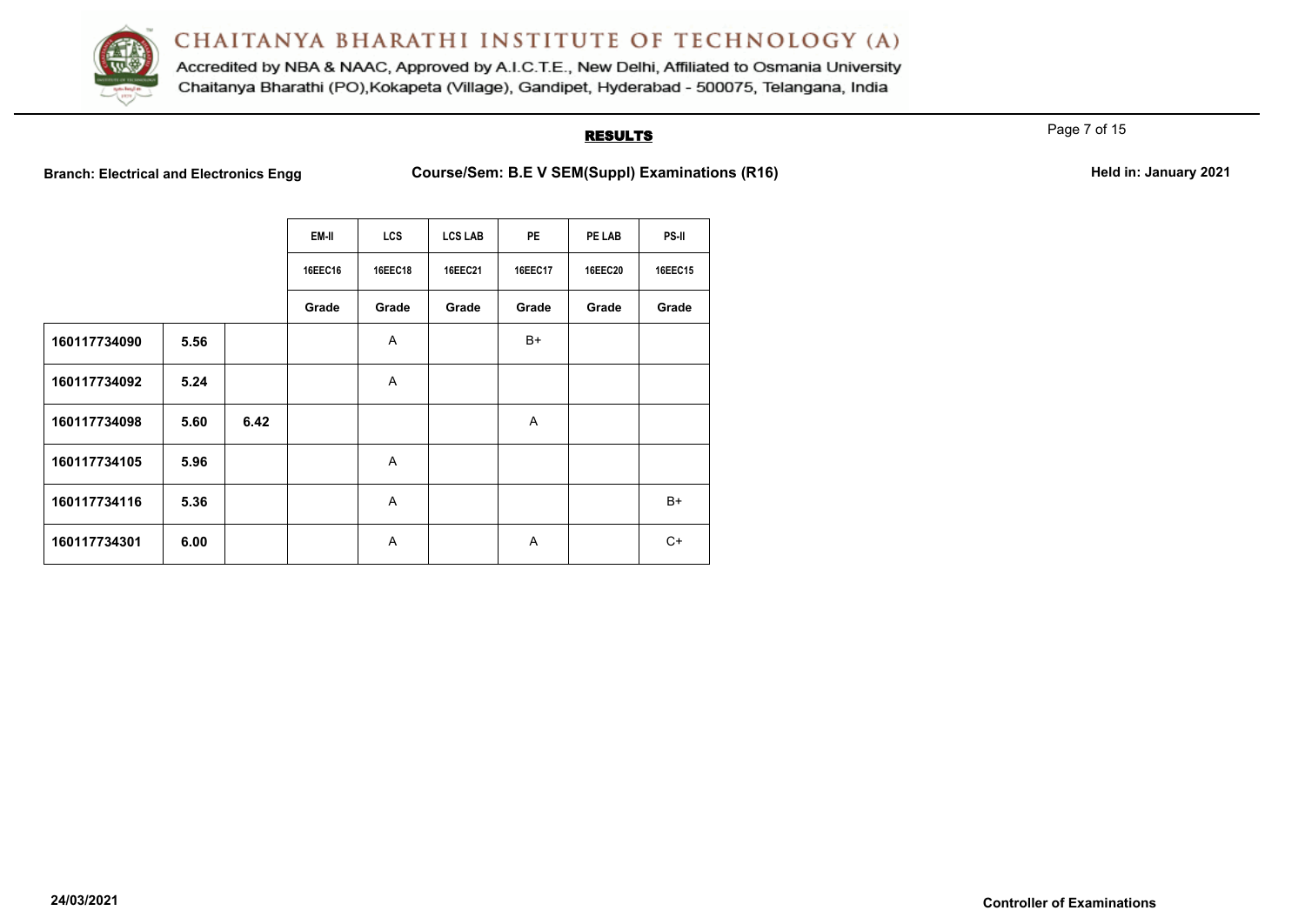

Accredited by NBA & NAAC, Approved by A.I.C.T.E., New Delhi, Affiliated to Osmania University Chaitanya Bharathi (PO), Kokapeta (Village), Gandipet, Hyderabad - 500075, Telangana, India

## **RESULTS**

Page 8 of 15

**Branch: Electronics and Communication Engg <br>Course/Sem: B.E V SEM(Suppl) Examinations (R16)** 

|  | Held in: January 2021 |  |
|--|-----------------------|--|
|  |                       |  |

|                |             |             | <b>COA</b>     | cs             | DC           | <b>ICA</b> | <b>MPMC</b>    | <b>MPMC LAB</b> |
|----------------|-------------|-------------|----------------|----------------|--------------|------------|----------------|-----------------|
|                |             |             | <b>16ECE01</b> | <b>16ECC21</b> | 16ECC18      | 16ECC19    | <b>16ECC20</b> | <b>16ECC24</b>  |
| <b>Roll No</b> | <b>SGPA</b> | <b>CGPA</b> | Grade          | Grade          | Grade        | Grade      | Grade          | Grade           |
| 160114735101   |             |             | F              |                |              |            | Α              |                 |
| 160116735113   | 5.52        | 5.25        |                |                |              |            | $A+$           |                 |
| 160116735147   | 5.11        | 5.48        |                |                |              | A          |                |                 |
| 160116735178   |             |             |                | F(Ab)          |              |            |                |                 |
| 160116735324   | 4.60        | 4.89        |                |                |              |            | D              |                 |
| 160117735028   | 6.00        |             | A              |                |              |            | $A+$           | Α               |
| 160117735034   |             |             |                |                |              |            | F(Ab)          |                 |
| 160117735044   |             |             | A              |                |              | F(Ab)      | A              |                 |
| 160117735084   |             |             |                |                |              |            | F(Ab)          |                 |
| 160117735155   | 5.79        |             |                | $A+$           | $\mathsf{A}$ |            | A              |                 |
| 160117735302   | 6.15        |             | $A+$           |                |              |            |                |                 |
| 160117735307   | 6.29        |             | $A+$           |                | A            |            | $A+$           |                 |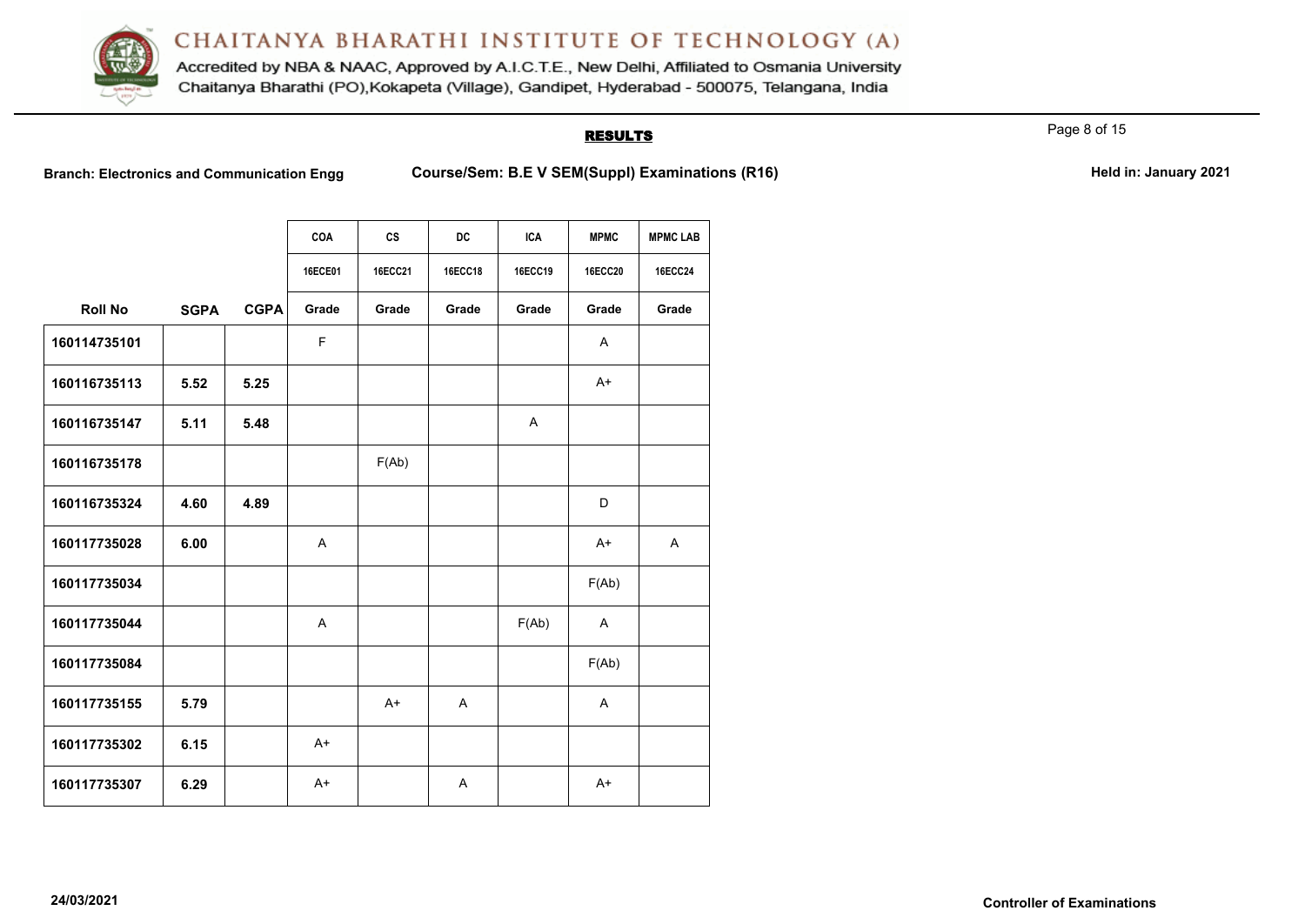

Accredited by NBA & NAAC, Approved by A.I.C.T.E., New Delhi, Affiliated to Osmania University Chaitanya Bharathi (PO), Kokapeta (Village), Gandipet, Hyderabad - 500075, Telangana, India

### **RESULTS**

Page 9 of 15

Branch: Electronics and Communication Engg Course/Sem: B.E V SEM(Suppl) Examinations (R16) **Held in: January 2021** 

|              |      |  | <b>COA</b>     | <b>CS</b>      | DC.            | <b>ICA</b> | <b>MPMC</b>    | <b>MPMC LAB</b> |
|--------------|------|--|----------------|----------------|----------------|------------|----------------|-----------------|
|              |      |  | <b>16ECE01</b> | <b>16ECC21</b> | <b>16ECC18</b> | 16ECC19    | <b>16ECC20</b> | <b>16ECC24</b>  |
|              |      |  | Grade          | Grade          | Grade          | Grade      | Grade          | Grade           |
| 160117735323 | 5.21 |  |                | D              |                |            |                |                 |
| 160117735331 | 5.52 |  |                |                | B              |            |                |                 |
| 160117735334 | 5.44 |  |                |                | B+             |            | A              |                 |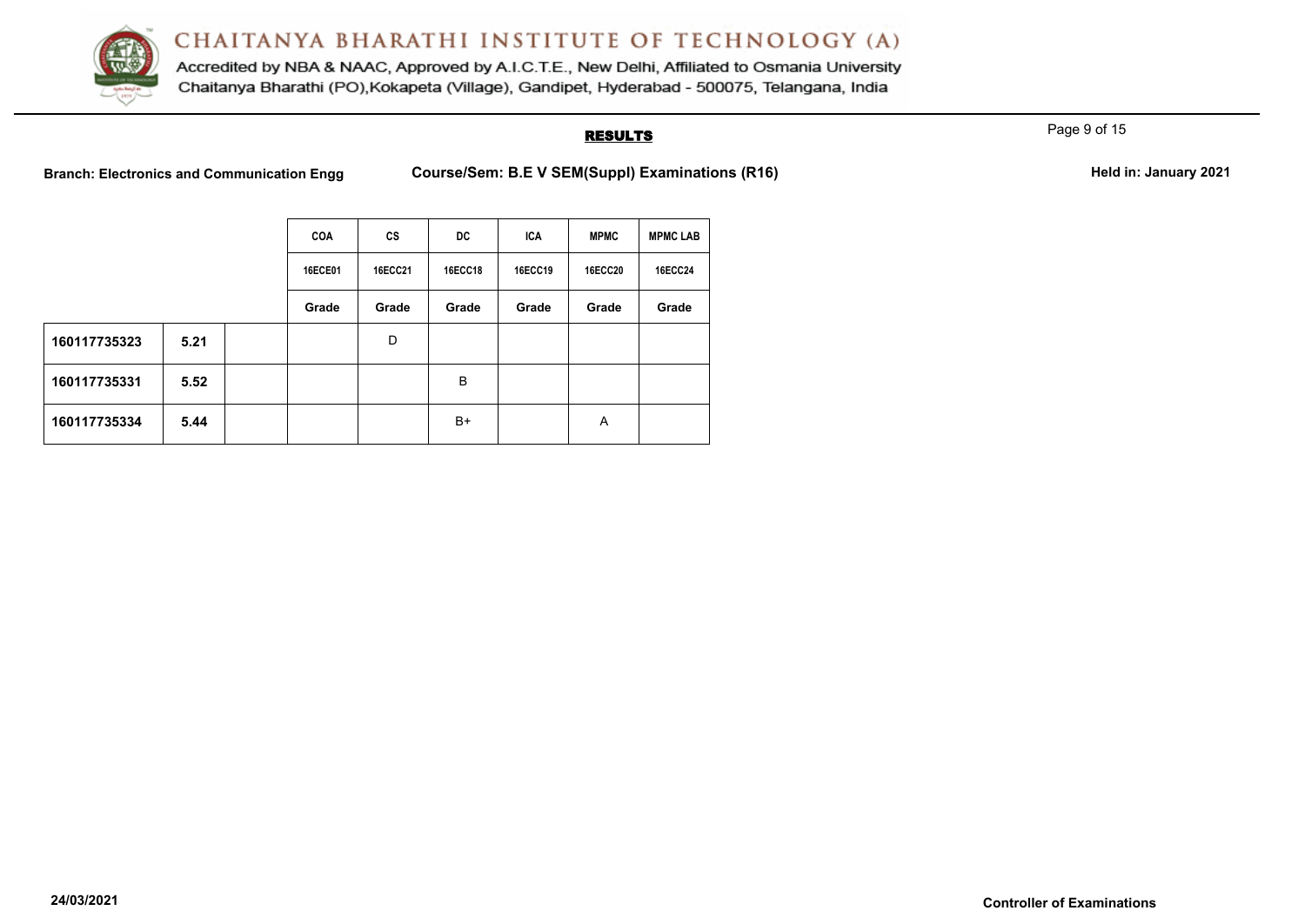

Accredited by NBA & NAAC, Approved by A.I.C.T.E., New Delhi, Affiliated to Osmania University Chaitanya Bharathi (PO), Kokapeta (Village), Gandipet, Hyderabad - 500075, Telangana, India

#### **RESULTS**

Page 10 of 15

Branch: Information Technology **Course/Sem: B.E V SEM(Suppl) Examinations (R16)** Held in: January 2021

|                |             |             | <b>DS</b> | DS Lab         | <b>POS</b>   | <b>PP</b>      | <b>SE</b>    | <b>SL</b>    | <b>TA</b>      | <b>USP</b>     | <b>WT</b>    |
|----------------|-------------|-------------|-----------|----------------|--------------|----------------|--------------|--------------|----------------|----------------|--------------|
|                |             |             | 16ITC17   | <b>16ITC22</b> | 16ITC16      | <b>16ITE01</b> | 16ITC18      | 16ITE03      | <b>16ITC20</b> | <b>16ITE02</b> | 16ITC19      |
| <b>Roll No</b> | <b>SGPA</b> | <b>CGPA</b> | Grade     | Grade          | Grade        | Grade          | Grade        | Grade        | Grade          | Grade          | Grade        |
| 160115737093   | 4.88        |             |           |                |              |                | $C+$         | $\mathsf D$  |                |                | $\mathsf{A}$ |
| 160115737095   | 5.32        | 5.96        |           |                |              |                |              | $\mathsf C$  |                |                |              |
| 160115737103   | 5.26        |             | A         |                | $\mathsf{C}$ |                | $C+$         | $\mathsf{A}$ | B              |                | A            |
| 160116737012   | 5.48        | 5.24        |           |                |              |                |              |              | A              |                | A            |
| 160116737059   | 5.36        |             | B+        | A              | B            |                | B            |              | A              |                | A            |
| 160116737084   | 4.74        | 6.23        | D         |                | $\mathsf{C}$ |                |              |              |                |                | $B+$         |
| 160116737094   | 4.96        |             |           |                |              |                |              |              |                |                | $A+$         |
| 160116737111   | 4.92        |             |           |                |              |                |              |              |                | $A+$           |              |
| 160116737310   | 5.24        |             |           |                |              | A              |              |              | $B+$           |                | В            |
| 160116737312   | 4.94        |             |           |                |              | A              |              |              | $C+$           |                |              |
| 160116737316   |             |             | B         |                |              |                | $\mathsf{A}$ | B            | $\mathsf F$    |                | A            |
| 160116737319   | 4.94        | 5.05        |           |                |              |                |              |              | B              |                |              |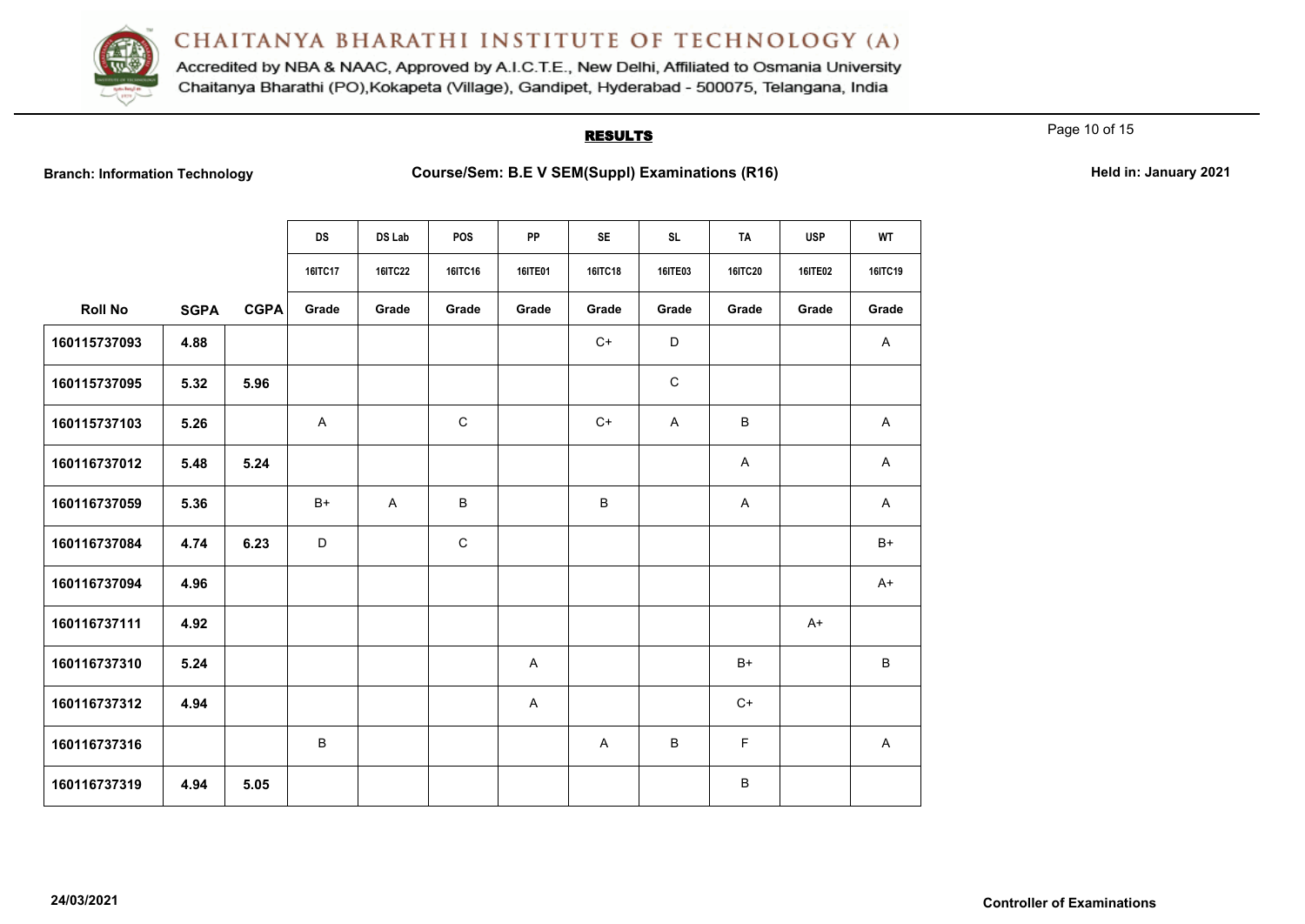

Accredited by NBA & NAAC, Approved by A.I.C.T.E., New Delhi, Affiliated to Osmania University Chaitanya Bharathi (PO), Kokapeta (Village), Gandipet, Hyderabad - 500075, Telangana, India

## **RESULTS**

Page 11 of 15

|  | <b>Branch: Information Technology</b> |
|--|---------------------------------------|
|  |                                       |

**Branch: Information Technology Course/Sem: B.E V SEM(Suppl) Examinations (R16) Held in: January 2021** 

|              |      |      | <b>DS</b>      | DS Lab         | <b>POS</b>     | <b>PP</b>      | <b>SE</b>      | <b>SL</b> | TA             | <b>USP</b> | <b>WT</b> |
|--------------|------|------|----------------|----------------|----------------|----------------|----------------|-----------|----------------|------------|-----------|
|              |      |      | <b>16ITC17</b> | <b>16ITC22</b> | <b>16ITC16</b> | <b>16ITE01</b> | <b>16ITC18</b> | 16ITE03   | <b>16ITC20</b> | 16ITE02    | 16ITC19   |
|              |      |      | Grade          | Grade          | Grade          | Grade          | Grade          | Grade     | Grade          | Grade      | Grade     |
| 160116737323 | 4.94 | 5.24 |                |                |                |                |                | $C+$      |                |            | B         |
| 160116737324 | 5.26 |      |                |                |                |                |                |           |                |            | B         |
| 160117737042 | 4.98 |      |                |                |                |                |                |           |                |            | A         |
| 160117737053 | 4.76 | 5.14 |                |                |                |                |                |           |                |            | B         |
| 160117737058 | 4.86 |      |                |                |                |                |                |           |                |            | $A+$      |
| 160117737306 | 5.42 |      |                |                |                |                |                |           | A              |            |           |
| 160117737311 | 4.52 |      | B              |                | $\mathbf C$    |                |                |           |                |            |           |
| 160117737316 | 4.86 |      | $\mathsf C$    | $\mathsf{A}$   |                |                |                |           | A              |            | $C+$      |
| 160117737320 | 5.90 |      | A              |                |                |                |                |           | A              |            |           |
| 160117737321 | 5.98 |      | $A+$           |                |                |                |                |           |                |            |           |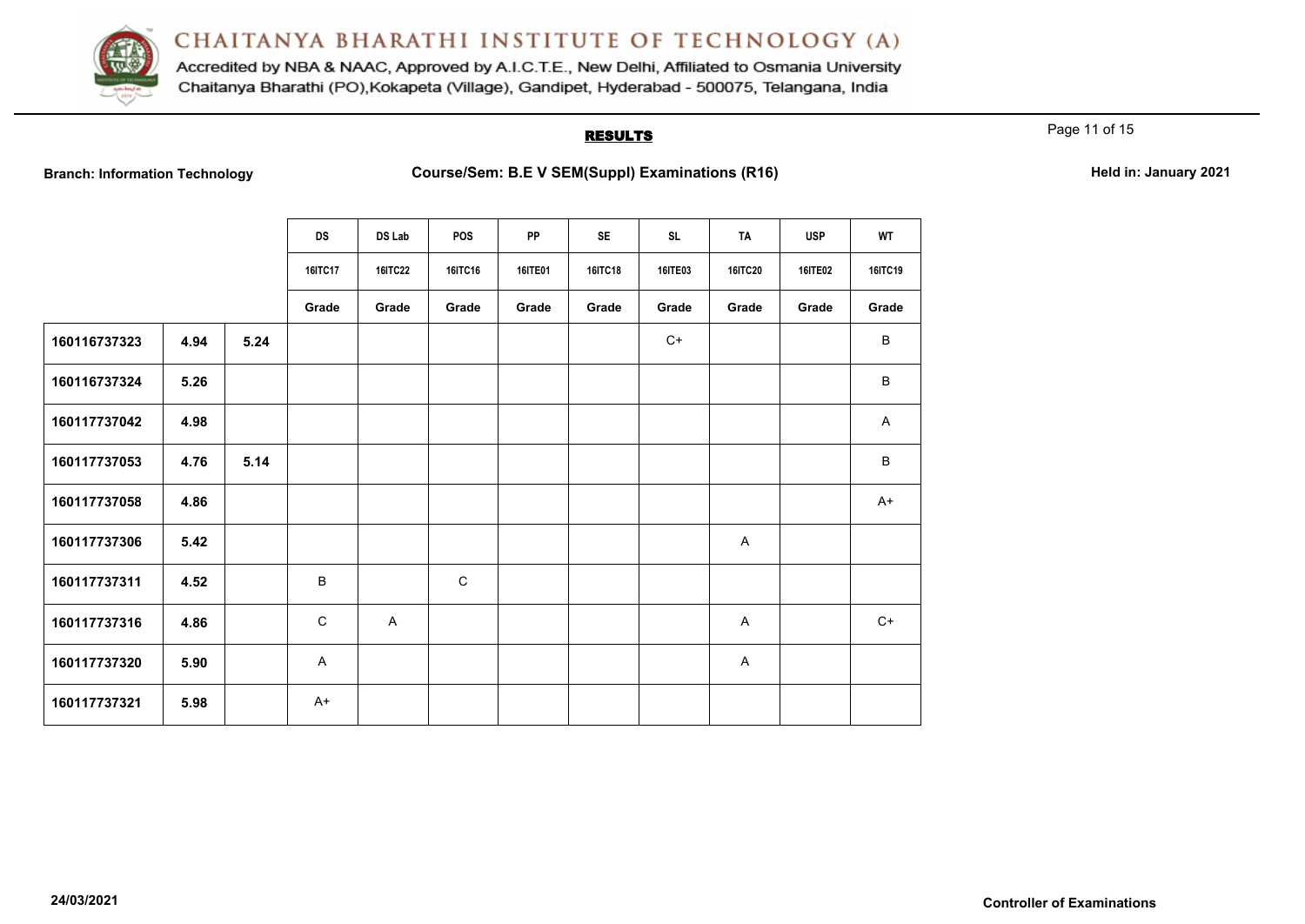

Accredited by NBA & NAAC, Approved by A.I.C.T.E., New Delhi, Affiliated to Osmania University Chaitanya Bharathi (PO), Kokapeta (Village), Gandipet, Hyderabad - 500075, Telangana, India

### **RESULTS**

Page 12 of 15

**Branch: B.E V SEM(Suppl) Examinations (R16) Course/Sem: B.E V SEM(Suppl) Examinations (R16)** 

|  | Held in: January 2021 |  |
|--|-----------------------|--|
|--|-----------------------|--|

|                |             |             | <b>ATHT</b><br><b>16MEC21</b> | <b>ATHT Lab</b><br><b>16MEC24</b> | <b>DME</b><br><b>16MEC22</b> | <b>DOM</b><br><b>16MEC20</b> | DV Lab<br><b>16MEC23</b> | <b>EMMA Lab</b><br><b>16EEC22</b> | <b>FCE</b><br><b>16MEE03</b> | <b>NDTE</b><br>16PEE03 | <b>PCCM</b><br>16PEE04 | <b>PDPP</b><br>16PEE02 |
|----------------|-------------|-------------|-------------------------------|-----------------------------------|------------------------------|------------------------------|--------------------------|-----------------------------------|------------------------------|------------------------|------------------------|------------------------|
|                |             |             |                               |                                   |                              |                              |                          |                                   |                              |                        |                        |                        |
| <b>Roll No</b> | <b>SGPA</b> | <b>CGPA</b> | Grade                         | Grade                             | Grade                        | Grade                        | Grade                    | Grade                             | Grade                        | Grade                  | Grade                  | Grade                  |
| 160114736099   |             |             | В                             |                                   | $\mathsf C$                  | A                            |                          | F(Ab)                             |                              |                        |                        |                        |
| 160114736109   | 5.73        |             |                               |                                   | $B+$                         | $B+$                         |                          |                                   |                              |                        |                        |                        |
| 160115736043   |             |             | C                             |                                   | F.                           | $\mathsf{A}$                 |                          | F(Ab)                             |                              |                        |                        |                        |
| 160115736109   |             |             | A                             | F                                 |                              | $B+$                         | $\mathsf F$              |                                   |                              |                        |                        |                        |
| 160116736014   | 6.00        | 5.51        |                               |                                   | $B+$                         |                              |                          |                                   |                              |                        |                        |                        |
| 160116736048   |             |             |                               |                                   |                              | $A+$                         |                          |                                   |                              | F(Ab)                  |                        |                        |
| 160116736104   | 5.52        | 5.37        |                               |                                   |                              | $A+$                         |                          |                                   |                              |                        |                        |                        |
| 160116736105   | 5.52        | 5.15        |                               |                                   |                              | $A+$                         |                          |                                   |                              |                        |                        |                        |
| 160116736114   | 6.11        |             | A                             |                                   | A                            | $\mathsf{A}$                 |                          |                                   |                              |                        |                        |                        |
| 160117736014   | 6.42        |             | В                             |                                   | A                            | $\circ$                      |                          |                                   |                              |                        |                        |                        |
| 160117736050   | 5.92        | 5.91        |                               |                                   |                              |                              |                          | A                                 | $A+$                         |                        |                        |                        |
| 160117736077   | 6.21        | 5.35        |                               |                                   | A                            | $A+$                         |                          |                                   |                              |                        |                        |                        |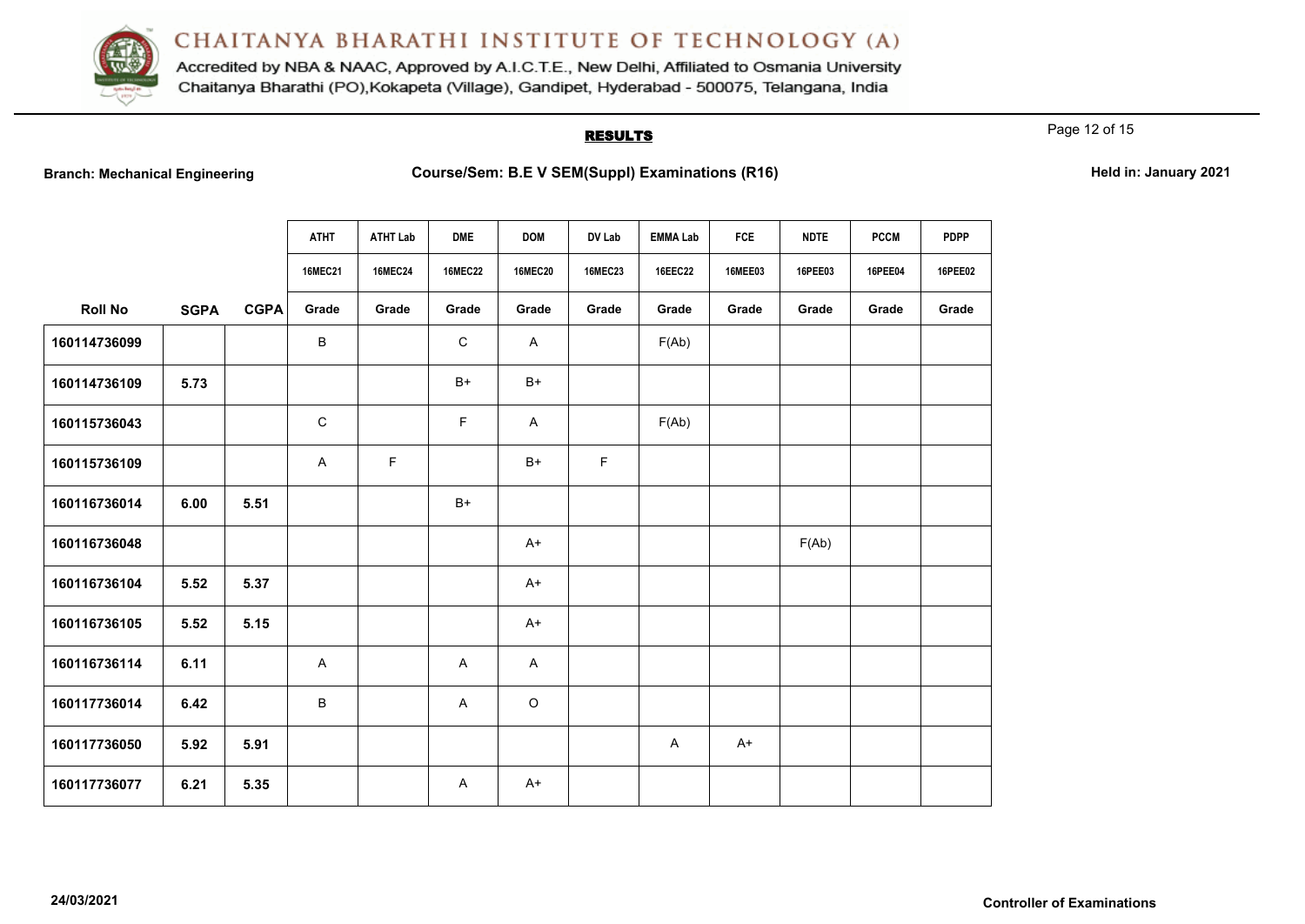

Accredited by NBA & NAAC, Approved by A.I.C.T.E., New Delhi, Affiliated to Osmania University Chaitanya Bharathi (PO), Kokapeta (Village), Gandipet, Hyderabad - 500075, Telangana, India

### **RESULTS**

Page 13 of 15

**Branch: Arrow B.E V SEM(Suppl) Examinations (R16) Held in: January 2021 Held in: January 2021** 

|              |      |      | <b>ATHT</b>    | ATHT Lab       | <b>DME</b>     | <b>DOM</b>     | DV Lab         | EMMA Lab | FCE            | <b>NDTE</b> | <b>PCCM</b> | <b>PDPP</b>    |
|--------------|------|------|----------------|----------------|----------------|----------------|----------------|----------|----------------|-------------|-------------|----------------|
|              |      |      | <b>16MEC21</b> | <b>16MEC24</b> | <b>16MEC22</b> | <b>16MEC20</b> | <b>16MEC23</b> | 16EEC22  | <b>16MEE03</b> | 16PEE03     | 16PEE04     | <b>16PEE02</b> |
|              |      |      | Grade          | Grade          | Grade          | Grade          | Grade          | Grade    | Grade          | Grade       | Grade       | Grade          |
| 160117736082 |      |      |                | $A++$          | $\mathsf{A}$   | B+             | A              | F(Ab)    |                | $C+$        |             | A              |
| 160117736083 | 5.75 | 5.64 |                |                | B+             | A              |                |          |                |             |             |                |
| 160117736109 | 5.83 | 5.07 |                |                | $A+$           |                |                |          |                |             |             |                |
| 160117736301 | 5.58 |      |                |                |                |                |                | $A+$     |                |             |             |                |
| 160117736313 | 5.59 |      |                |                |                | $A+$           |                |          |                |             |             |                |
| 160117736321 | 6.15 |      |                |                | $A++$          |                |                |          |                |             |             |                |
| 160117736324 | 5.84 |      |                |                | $A+$           | A              |                |          |                |             | Α           |                |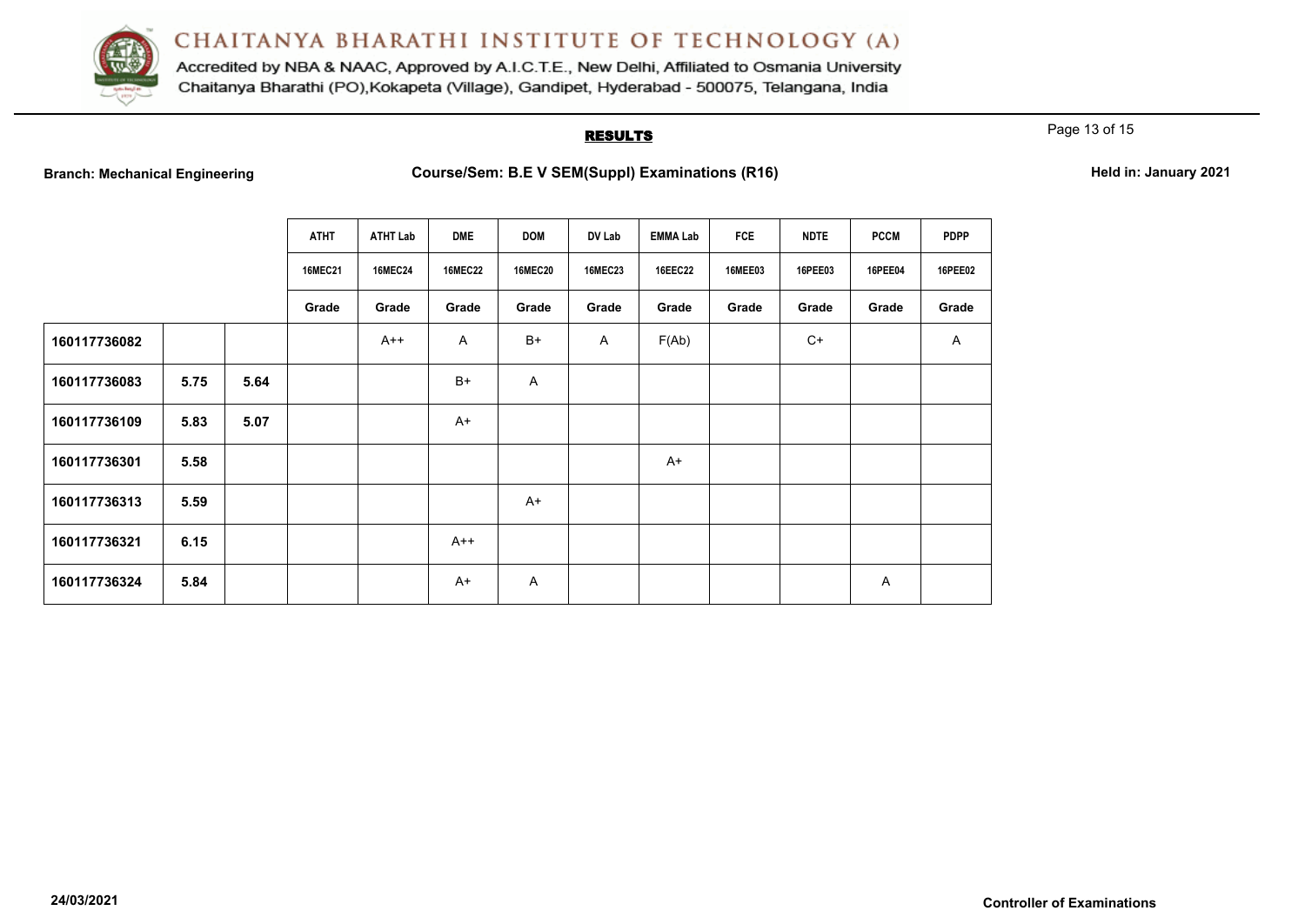

Accredited by NBA & NAAC, Approved by A.I.C.T.E., New Delhi, Affiliated to Osmania University Chaitanya Bharathi (PO), Kokapeta (Village), Gandipet, Hyderabad - 500075, Telangana, India

#### **RESULTS**

Page 14 of 15

Branch: Production Engineering **Course/Sem: B.E V SEM(Suppl) Examinations (R16)** Held in: January 2021

|                |             |             | <b>ATHT</b>    | <b>ATHT Lab</b> | <b>DME</b>     | <b>DOM</b>     | <b>EMMA Lab</b> | ΜV             | <b>NDTE</b> | <b>PDPP</b>    | <b>RAC</b>     |
|----------------|-------------|-------------|----------------|-----------------|----------------|----------------|-----------------|----------------|-------------|----------------|----------------|
|                |             |             | <b>16MEC21</b> | <b>16MEC24</b>  | <b>16MEC22</b> | <b>16MEC20</b> | <b>16EEC22</b>  | <b>16MEE02</b> | 16PEE03     | <b>16PEE02</b> | <b>16MEE01</b> |
| <b>Roll No</b> | <b>SGPA</b> | <b>CGPA</b> | Grade          | Grade           | Grade          | Grade          | Grade           | Grade          | Grade       | Grade          | Grade          |
| 160115738019   |             |             | B              |                 | A              |                | F(Ab)           |                |             |                |                |
| 160116738005   |             |             |                |                 |                |                | F               |                |             |                |                |
| 160116738007   | 5.09        |             | $\mathbf C$    | $A+$            | $A+$           | $\mathsf D$    |                 |                | $\mathsf C$ |                |                |
| 160116738017   |             |             | $C+$           | $\mathsf F$     | A              |                |                 |                | A           |                |                |
| 160116738020   | 5.06        |             | $C+$           |                 | $B+$           | $C+$           |                 |                |             |                |                |
| 160116738021   | 5.00        | 5.47        | B              |                 |                |                |                 |                | A           |                |                |
| 160116738028   | 5.19        |             |                |                 |                | $A+$           |                 | B              |             |                |                |
| 160116738033   |             |             |                |                 | F(Ab)          |                |                 |                |             |                |                |
| 160116738035   | 6.04        | 5.61        |                |                 | $B+$           |                |                 |                |             |                |                |
| 160116738040   | 5.33        | 5.47        |                |                 | A              |                |                 |                |             |                |                |
| 160116738041   | 5.90        | 5.45        | $B+$           |                 | A              | $A+$           |                 |                |             |                |                |
| 160116738307   | 5.04        |             |                |                 |                | A              |                 |                |             |                |                |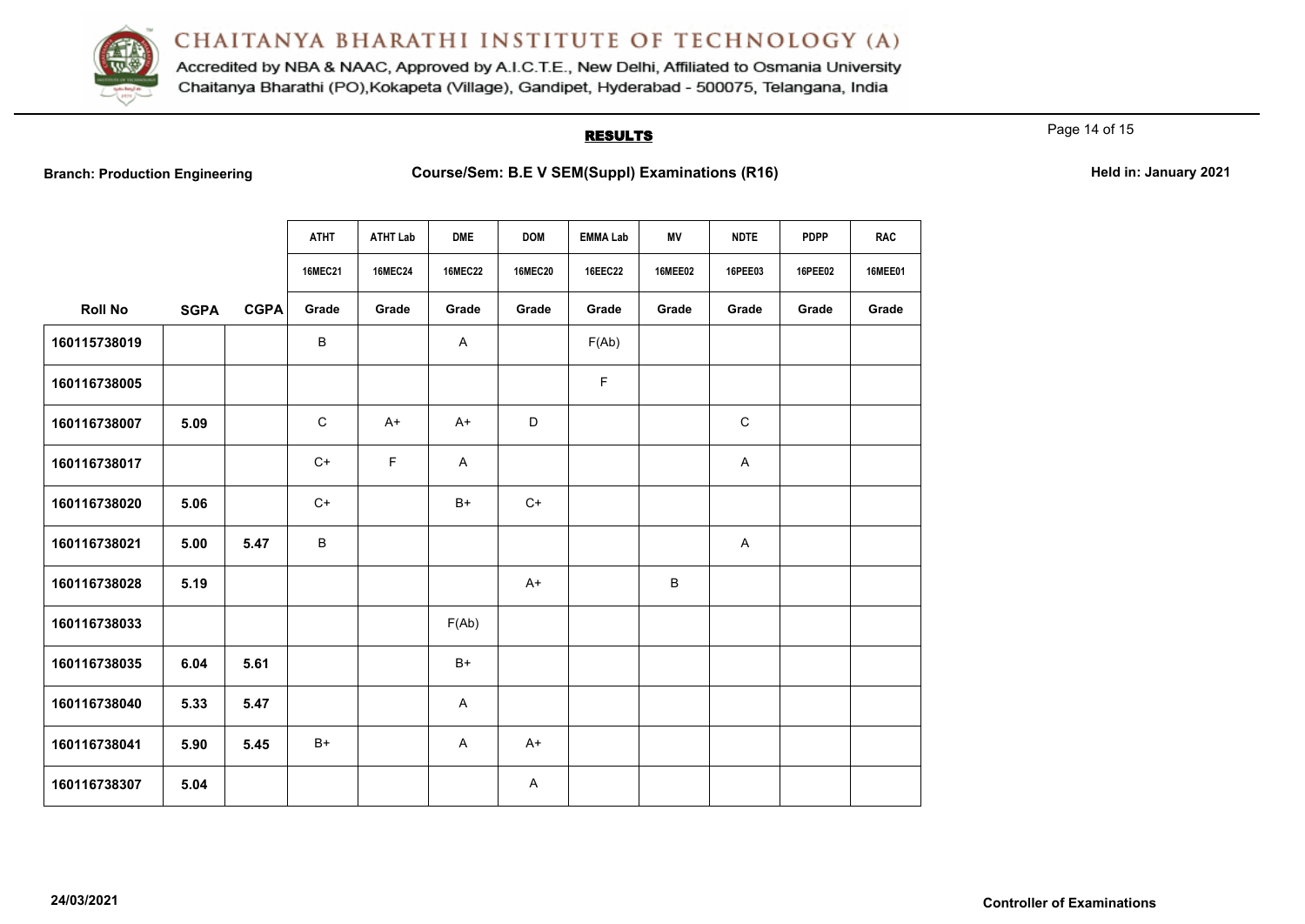

Accredited by NBA & NAAC, Approved by A.I.C.T.E., New Delhi, Affiliated to Osmania University Chaitanya Bharathi (PO), Kokapeta (Village), Gandipet, Hyderabad - 500075, Telangana, India

#### **RESULTS**

Page 15 of 15

**Branch: Branch: Production Examinations (R16) Course/Sem: B.E V SEM(Suppl) Examinations (R16) Held in: January 2021** 

|              |      |      | <b>ATHT</b>    | <b>ATHT Lab</b> | <b>DME</b>     | <b>DOM</b>     | <b>EMMA Lab</b> | ΜV             | <b>NDTE</b> | <b>PDPP</b>    | <b>RAC</b>     |
|--------------|------|------|----------------|-----------------|----------------|----------------|-----------------|----------------|-------------|----------------|----------------|
|              |      |      | <b>16MEC21</b> | <b>16MEC24</b>  | <b>16MEC22</b> | <b>16MEC20</b> | <b>16EEC22</b>  | <b>16MEE02</b> | 16PEE03     | <b>16PEE02</b> | <b>16MEE01</b> |
|              |      |      | Grade          | Grade           | Grade          | Grade          | Grade           | Grade          | Grade       | Grade          | Grade          |
| 160117738016 | 5.07 |      |                |                 |                |                | A               |                |             |                |                |
| 160117738027 | 5.46 | 6.37 |                |                 |                |                |                 |                |             |                | $\mathsf{A}$   |
| 160117738038 |      |      | F(Ab)          |                 | $B+$           | $A+$           |                 |                |             |                |                |
| 160117738046 |      |      | $C+$           |                 | $A+$           | $A+$           | F(Ab)           |                | $C+$        |                |                |
| 160117738047 | 6.33 | 5.39 | $\mathsf{A}$   |                 | A              | $A+$           |                 |                | A           | $A+$           |                |
| 160117738304 | 5.96 |      |                |                 |                | $\sf B$        |                 |                |             |                |                |
| 160117738307 | 5.92 |      |                |                 | $B+$           | $A+$           |                 |                |             |                |                |
| 160117738308 | 5.52 |      |                |                 | $B+$           | $A+$           |                 |                |             |                |                |
| 160117738309 | 5.13 |      |                |                 |                | $A+$           |                 |                |             |                |                |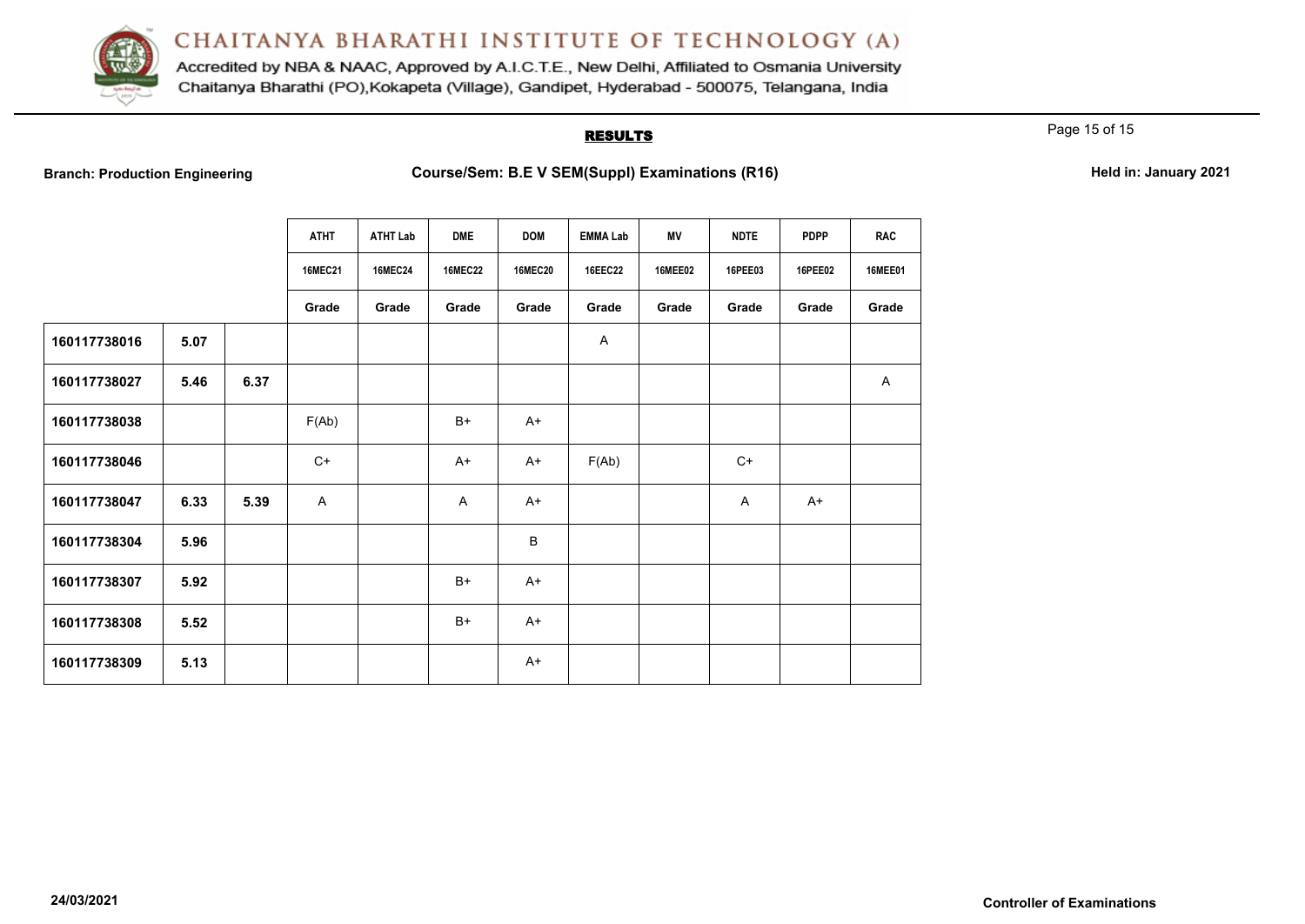

Accredited by NBA & NAAC, Approved by A.I.C.T.E., New Delhi, Affiliated to Osmania University Chaitanya Bharathi (PO), Kokapeta (Village), Gandipet, Hyderabad - 500075, Telangana, India

#### **RESULTS**

Page 1 of 7

Branch: Civil Engineering **Course/Sem: B.E III/IV I Sem(Suppl) Examinations (R13)** Held in: January 2021

|                |             |             | <b>BPS</b>   | <b>FM-II</b> | <b>RCD-I</b> | <b>TE</b> | TOS-I | <b>WWWE</b> |
|----------------|-------------|-------------|--------------|--------------|--------------|-----------|-------|-------------|
|                |             |             | <b>CE314</b> | CE312        | CE311        | CE315     | CE313 | CE316       |
| <b>Roll No</b> | <b>SGPA</b> | <b>CGPA</b> | Grade        | Grade        | Grade        | Grade     | Grade | Grade       |
| 160113732319   | 6.08        |             |              |              |              |           | E     |             |
| 160114732025   |             |             |              | C            | D            | F         | D     |             |
| 160114732059   |             |             | E            | E            | D            | F         | E     | E           |
| 160115732037   | 5.92        |             |              | D            |              |           |       |             |
| 160115732110   |             |             |              | F            |              |           |       | E           |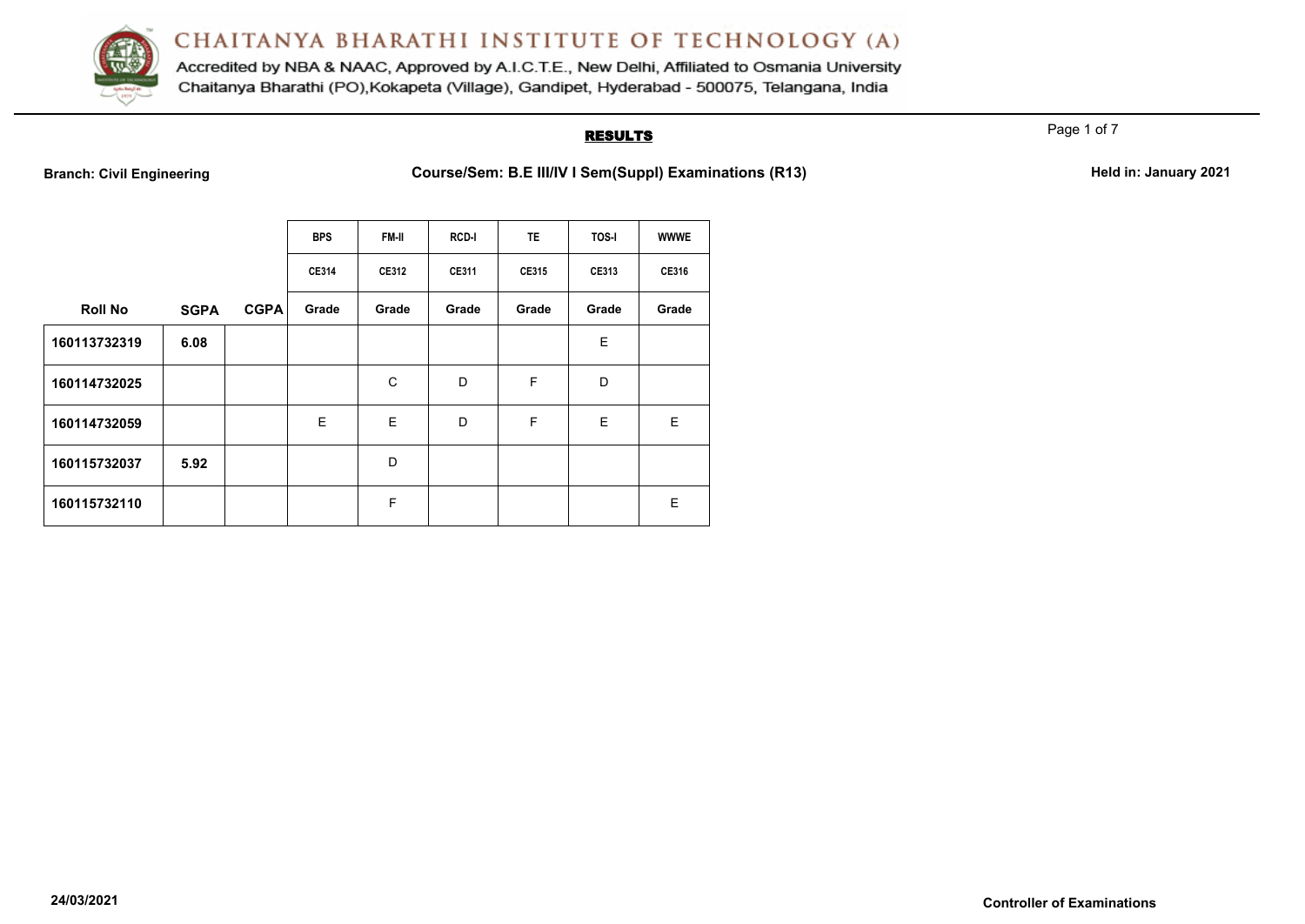

Accredited by NBA & NAAC, Approved by A.I.C.T.E., New Delhi, Affiliated to Osmania University Chaitanya Bharathi (PO), Kokapeta (Village), Gandipet, Hyderabad - 500075, Telangana, India

## **RESULTS**

Branch: Computer Science and Engg **Course/Sem: B.E III/IV I Sem(Suppl) Examinations (R13)** Held in: January 2021

|                |             |             | <b>DBMS</b> |
|----------------|-------------|-------------|-------------|
|                |             |             | CS314       |
| <b>Roll No</b> | <b>SGPA</b> | <b>CGPA</b> | Grade       |
| 160114733172   | 6.23        | 6.38        | C           |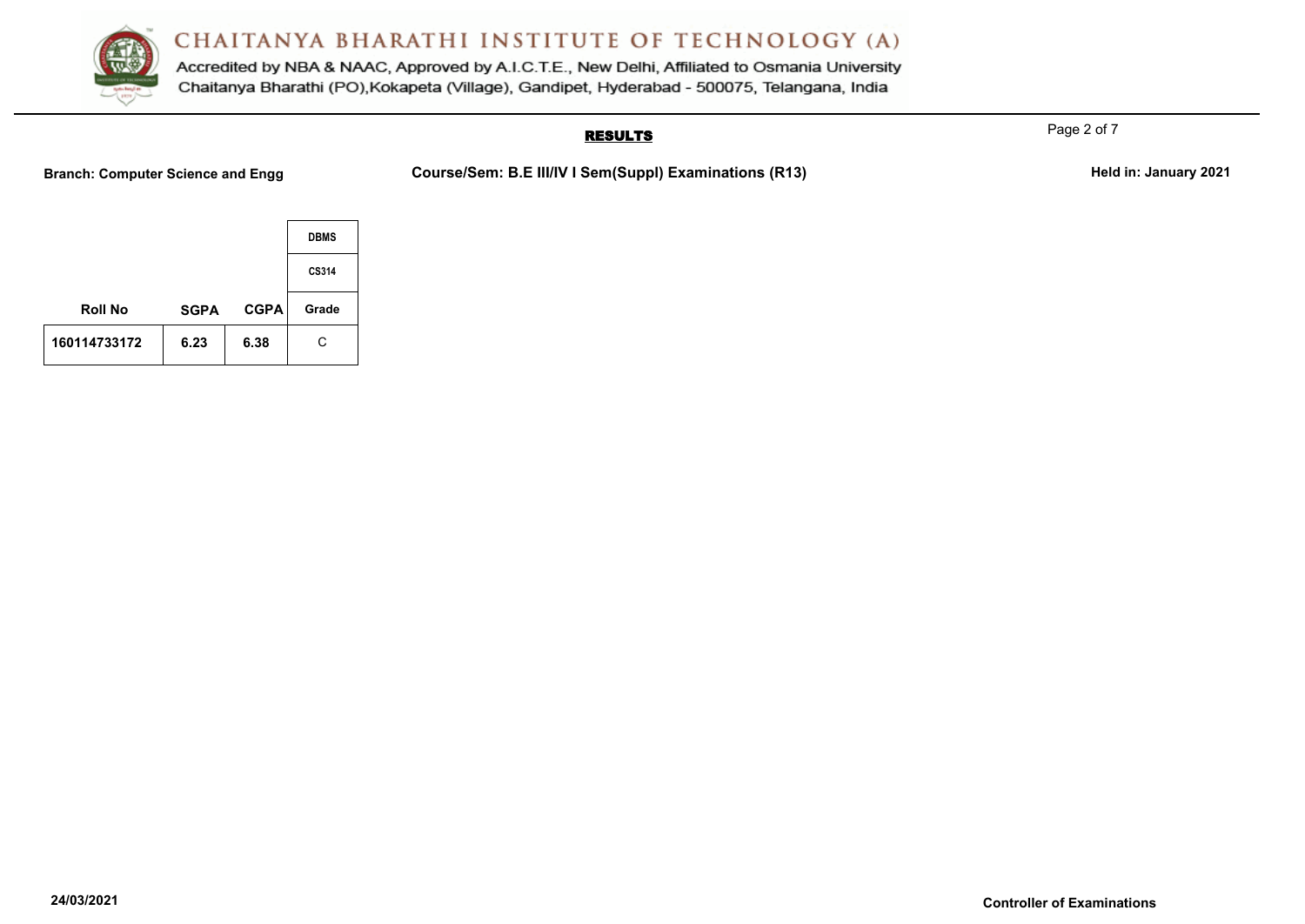

Accredited by NBA & NAAC, Approved by A.I.C.T.E., New Delhi, Affiliated to Osmania University Chaitanya Bharathi (PO), Kokapeta (Village), Gandipet, Hyderabad - 500075, Telangana, India

## **RESULTS**

Page 3 of 7

Branch: Electrical and Electronics Engg **Course/Sem: B.E III/IV I Sem(Suppl) Examinations (R13)** Held in: January 2021

|                |             |             | <b>LCS</b> | LIC   | <b>PE</b> | <b>PS-II</b> |
|----------------|-------------|-------------|------------|-------|-----------|--------------|
|                |             |             | EE313      | EE315 | EE314     | EE311        |
| <b>Roll No</b> | <b>SGPA</b> | <b>CGPA</b> | Grade      | Grade | Grade     | Grade        |
| 160114734053   | 6.10        |             |            | С     |           |              |
| 160115734017   | 6.10        | 6.15        |            |       |           | С            |
| 160115734086   | 6.05        | 6.81        |            |       | C         |              |
| 160115734301   | 6.29        |             | C          | D     | D         | D            |
| 160115734323   | 7.14        |             |            |       |           | С            |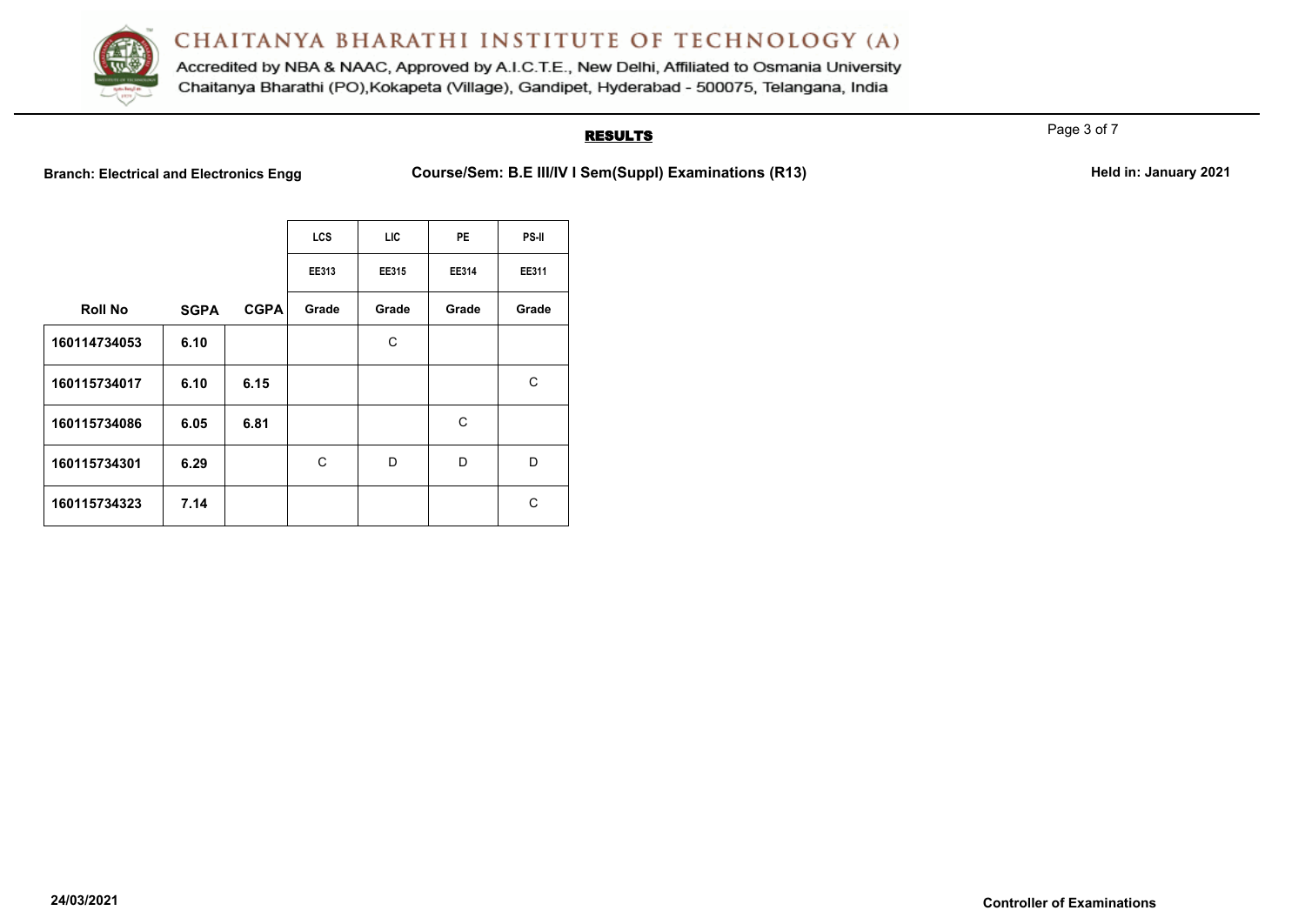

Accredited by NBA & NAAC, Approved by A.I.C.T.E., New Delhi, Affiliated to Osmania University Chaitanya Bharathi (PO), Kokapeta (Village), Gandipet, Hyderabad - 500075, Telangana, India

#### **RESULTS**

Page 4 of 7

Branch: Electronics and Communication Engg Course/Sem: B.E III/IV I Sem(Suppl) Examinations (R13) Held in: January 2021

|                |             |             | <b>COM</b> | <b>CSE</b> | DC    | DIC   | LIC   |
|----------------|-------------|-------------|------------|------------|-------|-------|-------|
|                |             |             | EC313      | EC314      | EC315 | EC312 | EC311 |
| <b>Roll No</b> | <b>SGPA</b> | <b>CGPA</b> | Grade      | Grade      | Grade | Grade | Grade |
| 160113735172   | 5.43        |             |            |            |       | D     |       |
| 160114735008   |             |             | E          |            |       | D     | F(Ab) |
| 160114735114   | 6.10        |             | C          | D          | D     | D     | E.    |
| 160114735154   | 6.05        |             | D          | E          | D     | C     | E     |
| 160115735181   | 6.14        | 5.77        | D          |            | B     | С     |       |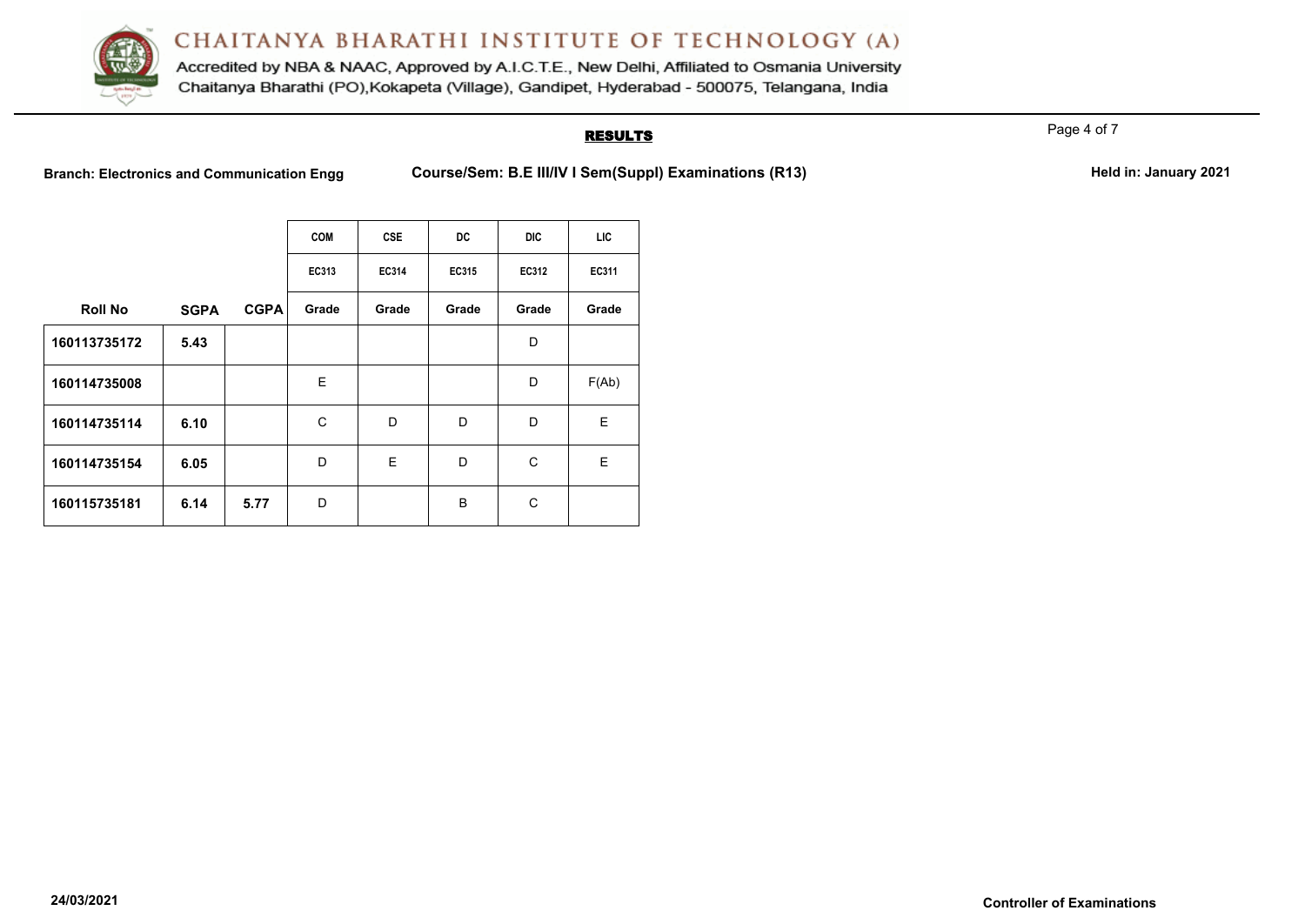

Accredited by NBA & NAAC, Approved by A.I.C.T.E., New Delhi, Affiliated to Osmania University Chaitanya Bharathi (PO), Kokapeta (Village), Gandipet, Hyderabad - 500075, Telangana, India

## **RESULTS**

Branch: Information Technology **Course/Sem: B.E III/IV I Sem(Suppl) Examinations (R13)** Held in: January 2021

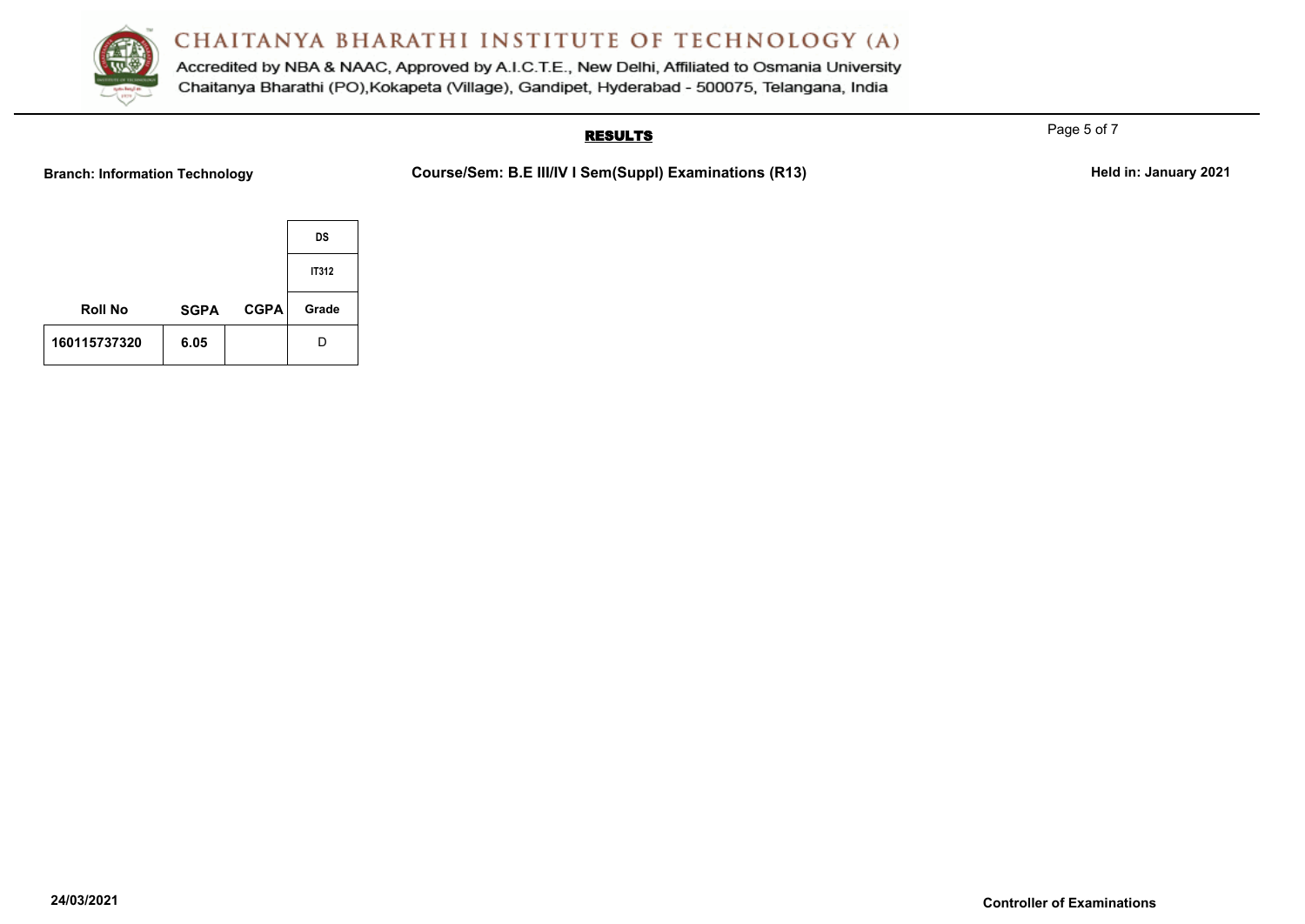

Accredited by NBA & NAAC, Approved by A.I.C.T.E., New Delhi, Affiliated to Osmania University Chaitanya Bharathi (PO), Kokapeta (Village), Gandipet, Hyderabad - 500075, Telangana, India

## **RESULTS**

Branch: Mechanical Engineering **Course/Sem: B.E III/IV I Sem(Suppl) Examinations (R13)** Held in: January 2021

|                |             |             | <b>DME</b> | НT           |
|----------------|-------------|-------------|------------|--------------|
|                |             |             | ME315      | <b>ME314</b> |
| <b>Roll No</b> | <b>SGPA</b> | <b>CGPA</b> | Grade      | Grade        |
| 160115736104   |             |             | F          | D            |